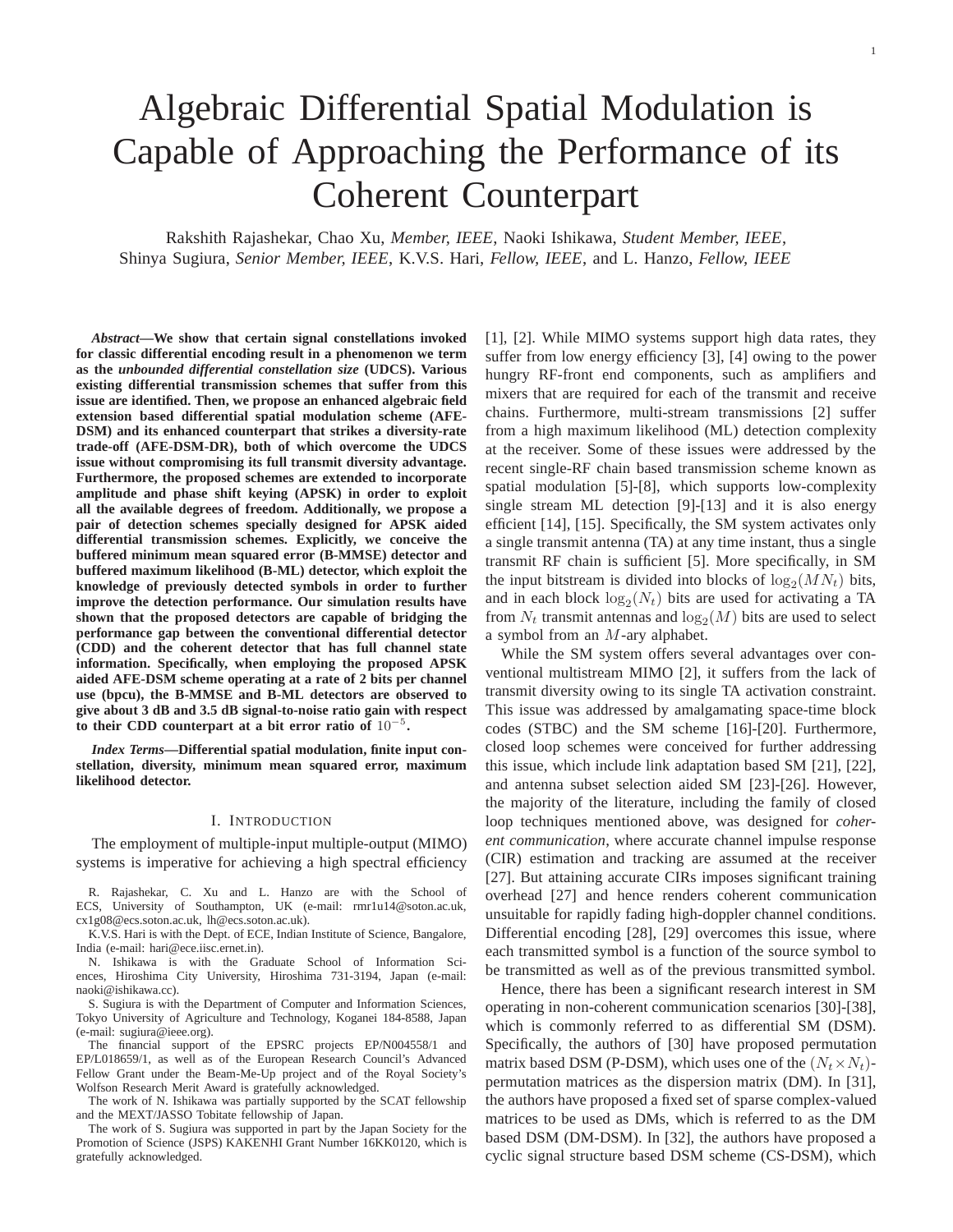was specifically meant for two transmit antennas. In [33], the authors have proposed a field extension based DSM scheme (FE-DSM) as well as a FE-DSM scheme that is capable of striking a flexible trade-off between the diversity order and transmission rate (FE-DSM-DR). More recently, the authors of [34], [35] have proposed an amplitude and phase shift keying (APSK) aided P-DSM scheme, which is referred to as APSK-DSM. Note that all the aforementioned schemes use either PSK or APSK signal sets, and have only one nonzero element in each row and column of the transmit spacetime matrix (STM). Furthermore, when employing APSK signal sets, the transmit STM is non-unitary and hence the conventional differential detector (CDD) becomes suboptimal. In [50], the authors have proposed a minimum mean squared error (MMSE) detector that performs better than the CDD when employing a non-orthogonal space-time block coded differential transmission scheme (D-STBC). It is also worth mentioning that the differential input constellation of DM-DSM, FE-DSM, FE-DSM-DR and D-STBC schemes grows unbounded with the transmission block owing to the differential encoding, which we refer to as having unbounded differential constellation size (UDCS). This problem usually arises, when the PSK constellation employed has an arbitrary *tilt* or when more than one TAs are activated during a given channel use, as in the case of D-STBC. Note that the unbounded constellation issue makes the employment of a high-resolution digital-to-analog convertor (DAC) imperative, which is both expensive and power hungry. On the other hand, if the differential constellation is designed so that it is free from the UDCS issue, then low-cost amplifiers and phase shifters would be sufficient to implement the transmitter, hence alleviating the need for expensive DACs. We discuss this issue in detail in Section-II-C. Table I summarizes the various characteristics of the differential transmission schemes discussed so far.

Against this background, the new contributions of this paper are:

- 1) We first provide a formal discussion of the UDCS issue<sup>1</sup> and then study the existing schemes in this new light. Our theoretical analysis shows that the existing FE-DSM and FE-DSM-DR schemes, which rely on *transcendental* field extensions [33], suffer from the UDCS issue. Furthermore, we propose novel *algebraic* field extension based FE-DSM and FE-DSM-DR schemes, which overcome this issue without compromising the full transmit diversity advantage and low-complexity ML detection. The proposed algebraic field extension based schemes are termed as the AFE-DSM and AFE-DSM-DR schemes, which have the following benefits:
	- a) The proposed schemes are amenable for lowcomplexity differential encoding, where we do not have to multiply complex-valued matrices, instead we obtain the multiplied matrix from a pre-defined dictionary.
	- b) Since the proposed schemes do not suffer from the

<sup>1</sup>Note that the UDCS issue is also studied in [40], though not in the same context and depth as in the present paper.

UDCS issue, they do not require a high resolution DAC at the transmitter [39], and hence they facilitate low-cost and low-power system design.

c) Unlike the existing FE-DSM-DR scheme, which requires two phase angles to be optimized by computer search, the proposed AFE-DSM-DR scheme systematically determines these phases.

Furthermore, in order to achieve higher rates, we further extend the AFE-DSM and AFE-DSM-DR schemes by considering APSK constellations with the aid of differential amplitude encoding. It is worth mentioning that the number of ring amplitudes  $L_a$  in the proposed APSK extensions are generic unlike those of [34] and [35]. Furthermore, we employ absolute amplitude encoding in the proposed extensions in contrast to their differential counterparts proposed in [34] and [35], owing to their ability achieve higher capacity as observed in [41].

- 2) The APSK aided differential transmission schemes result in non-unitary transmit STMs, which render the CDD suboptimal. The MMSE detector of [50] is known to achieve better performance than the CDD in case of differential schemes employing non-unitary transmit STMs. In this paper, we further generalize the MMSE detector of [50] and propose a novel buffered MMSE (B-MMSE) detector, which makes use of the previously detected transmit STMs. Note that the search complexity of the proposed B-MMSE detector remains the same as that of the CDD.
- 3) We propose a novel buffered maximum likelihood (B-ML) detector for differential transmission schemes employing non-unitary STMs. As in the case of the B-MMSE detector, the proposed B-ML detector makes use of the previously detected transmit STMs in order to improve the detection performance and its search complexity remains the same as that of the CDD. Furthermore, the B-ML detector is observed to bridge the performance gap between the coherent and noncoherent communication schemes, thus making it an attractive solution.

The rest of the paper is organized as follows. Section II details the system model of DSM and discusses the fundamental issues in differential encoding. In Section III, the proposed AFE-DSM and AFE-DSM-DR schemes are presented. In Section IV-A we extend the AFE-DSM and AFE-DSM-DR schemes to support APSK signaling with the aid of differential amplitude encoding. Furthermore, the novel B-MMSE and B-ML detectors are presented in Section IV-B and Section IV-C, respectively. Section V provides our simulation results, while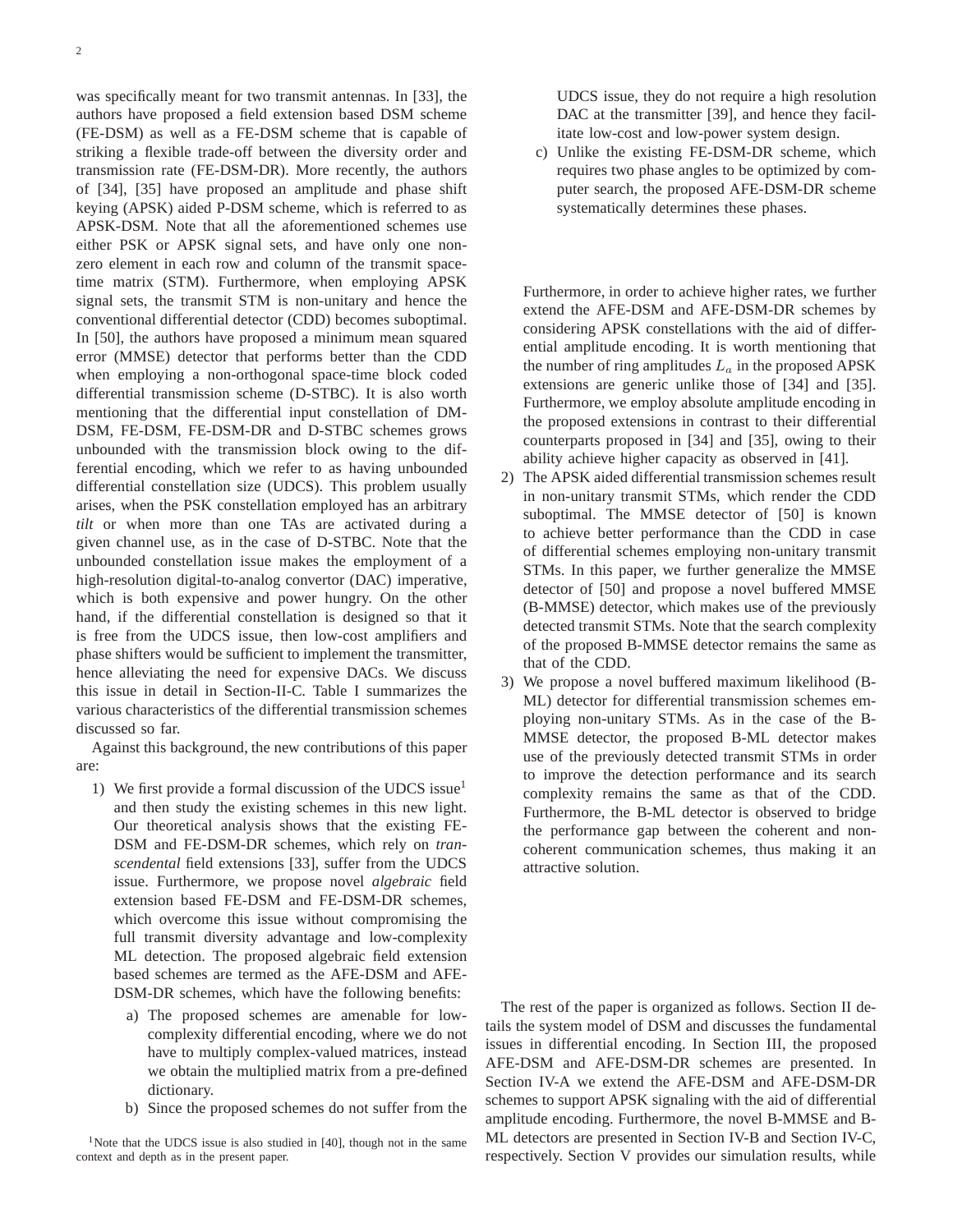| TABLE I                                                           |
|-------------------------------------------------------------------|
| COMPARISON OF VARIOUS EXISTING DIFFERENTIAL TRANSMISSION SCHEMES. |

|                                                          | No. of transmit<br>RF chains<br>required | Throughput<br>(bpcu)                                                             | Achievable diversity<br>order    | Number of<br>transmit antennas<br>supported | Is input<br>constellation size<br>bounded ? |
|----------------------------------------------------------|------------------------------------------|----------------------------------------------------------------------------------|----------------------------------|---------------------------------------------|---------------------------------------------|
| <b>P-DSM</b> [30]                                        | 1                                        | $\frac{\log_2(M^{N_t}) + \log_2[(N_t!)]_{2^p}}{N_t}$                             | $N_r$                            | $N_t$                                       | Yes                                         |
| <b>DM-DSM</b> [31]                                       | 1                                        | $\frac{\log_2(M^{N_t/d})+\log_2(Q)}{N_*}$                                        | $dN_r$<br>$(1 \leq d \leq N_t)$  | $N_t$                                       | N <sub>o</sub>                              |
| <b>CS-DSM</b> [32]                                       | 1                                        | $\frac{\log_2(Q'Q)}{2}$                                                          | $2N_r$                           | $\overline{2}$                              | Yes                                         |
| FE-DSM [33]                                              | $\mathbf{1}$                             | $\frac{\log_2(MN_t)}{N_t}$                                                       | $N_t N_r$                        | $N_t$                                       | N <sub>o</sub>                              |
| <b>FE-DSM-DR [33]</b>                                    | $\mathbf{1}$                             | $\frac{h \log_2(Mg) + \log_2(h)}{N_{\star}}$                                     | $qN_r < N_tN_r$<br>$(g = N_t/h)$ | $N_t$                                       | N <sub>o</sub>                              |
| APSK-DSM [34]<br>$(1-bit ASK)$                           | $\mathbf{1}$                             | $\frac{\log_2(M^{N_t}) + \log_2\lfloor (N_t!)\rfloor_{2^p} + N_t}{N_t}$          | $N_r$                            | $N_t$                                       | Yes                                         |
| APSK-DSM [35]<br>$(2-bit ASK)$                           | $\mathbf{1}$                             | $\frac{\log_2(M^{N_t}) + \log_2[(N_t!) \log_2 + 2N_t]}{N_t}$                     | $N_r$                            | $N_t$                                       | Yes                                         |
| <b>D-STBC</b> [50]<br>with STBCs<br>from [43], [47]-[49] | $N_t$                                    | $N_t \log_2(M)$                                                                  | $N_t N_r$                        | $N_t^{\dagger}$                             | N <sub>o</sub>                              |
| bpcu: bits per channel use                               |                                          | $ c _{2p}$ denotes the largest integer that is a power of two and smaller than c |                                  |                                             |                                             |
| $Q:$ No. of DMs in [31], [32]                            |                                          | $d$ : transmit diversity order                                                   |                                  |                                             |                                             |

Section VI concludes the paper.<sup>2</sup>

## II. DIFFERENTIAL SPATIAL MODULATION SYSTEM

Consider a MIMO system having  $N_t$  TAs and  $N_r$  RAs operating in a quasi-static Rayleigh flat-fading channel, where each of the channel realizations remains constant for several successive channel uses, which is modeled as

$$
\mathbf{Y}_i = \sqrt{\rho} \mathbf{H}_i \mathbf{X}_i + \mathbf{N}_i, \tag{1}
$$

 $Q'$ : No. of cyclic signal matrices in [32]  $\uparrow$  Depends on the STBC employed

where  $\mathbf{H}_i \in \mathbb{C}^{N_r \times N_t}$  and  $\mathbf{N}_i \in \mathbb{C}^{N_r \times N_t}$  are the channel and noise matrices, respectively, whose entries are from  $\mathcal{CN}(0,1)$ ,  $\mathbf{X}_i \in \mathbb{C}^{N_t \times N_t}$  is the transmitted space-time matrix (STM),  $Y_i \in \mathbb{C}^{N_r \times N_t}$  is the received STM, and  $\rho$  denotes the average signal-to-noise ratio (SNR) at each receive antenna. The subscript  $i$  in all matrices indicates the block index.

<sup>2</sup>*Notations:* Uppercase and lowercase boldface letters represent matrices and vectors, respectively. If  $Q_1$  and  $Q_2$  are two sets, then  $Q_3 = Q_1 \times Q_2$ represents the Cartesian product of the sets  $Q_1$  and  $Q_2$ . Furthermore,  $\|\cdot\|$ represents the Frobenius norm of a matrix, or the two-norm of a vector. The notations of  $(\cdot)^H$  and  $(\cdot)^T$  indicate the Hermitian transpose and transpose of a vector/matrix, respectively, while  $|\cdot|$  represents the magnitude of a complex quantity, or the cardinality of a given set.  $\mathbb C$  and  $\mathbb R$  represent the field of complex and real numbers, respectively. If  $y$  is an  $m$  length vector, then diag(y) represents an  $m \times m$  diagonal matrix whose  $(j, j)$ <sup>th</sup> element is  $y_j$ . Furthermore,  $\otimes$  defines the Kronecker product of two matrices.  $\mathcal{CN}(\beta, \sigma^2)$ ) denotes a complex Gaussian random variable with mean  $\beta$  and variance  $\sigma^2$ . If  $L$  is a field, then  $L[X]$  represents the ring of polynomials in  $X$  over  $L$ .

# *A. DSM System*

If  $S_i \in \mathbb{C}^{N_t \times N_t}$  represents the *unitary* STM to be transmitted during the symbol period of the  $i<sup>th</sup>$  block, then the differential encoding [28], [29] of the transmitted STM is represented by  $X_i = X_{i-1}S_i$ , where  $X_0$  is taken to be  $I_{N_t}$ . Since the SM system employs only a single RF chain at the transmitter, each column of  $S_i$  is assumed to have only a single non-zero element. Assuming that the channel remains constant over a period of two successive blocks, we have  $Y_{i-1} = \sqrt{\rho} H_i \dot{X}_{i-1} + N_{i-1}$ , and hence (1) can be written as  $Y_i = \dot{Y}_{i-1} S_i + N_i - N_{i-1} S_i$ . Assuming that there is no channel state information (CSI) at the receiver, the optimal differential detector [28] is given by

$$
\hat{\mathbf{S}}_i = \arg\min_{\mathbf{S} \in \mathcal{S}} \|\mathbf{Y}_i - \mathbf{Y}_{i-1}\mathbf{S}\|^2,\tag{2}
$$

where  $S$  is the set of transmit STMs. Note that the detector in (2) is optimal when the transmit STMs are unitary [29]. In case of non-unitary STMs, such as APSK aided DSM schemes, novel optimal detectors are to be conceived.

### *B. Dispersion-Matrix Based DSM [33]*

The transmitted STM in case of DM-DSM is of the form  $S_i = D(s)A_q$ , where we have  $D(s) \in \mathcal{D}$  = { $\text{diag}(s)|s_i \in \mathcal{L}_i\text{-PSK}$ },  $s = [s_1, s_2, \dots, s_{N_t}]$ , and  $\mathbf{A}_q \in \mathcal{A}$ ,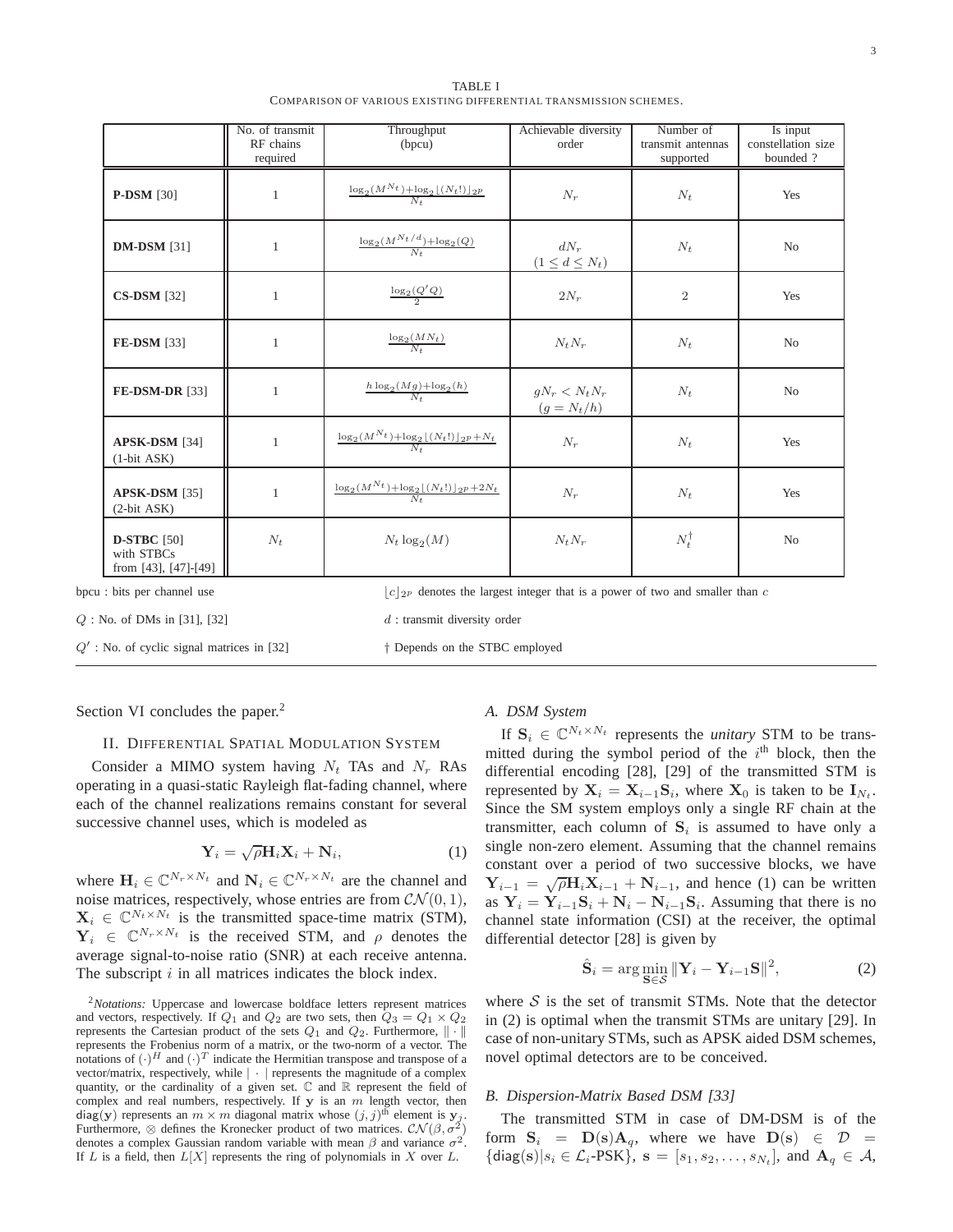where  $A = [\mathbf{A}_1, \mathbf{A}_2, \dots, \mathbf{A}_Q]$  is the set of DMs. The achievable transmission rate of the DM-DSM is given by  $R_{DM-DSM} = \frac{\log_2(Q \cdot \mathcal{L}_1 \cdots \mathcal{L}_{N_t})}{N_t}$  $\frac{\mathcal{L}_1 \cdots \mathcal{L}_{N_t}}{N_t}$  bpcu.

*C1: It is required that each element of* A *should be a unitary matrix [29] and should have only a single non-zero element in each column and row. The latter condition is necessary, since the SM system can transmit only a single symbol in each channel-use owing to using a single RF chain at the transmitter.*

## *C. A Fundamental Issue in Differential Encoding*

.

Considering the differentially encoded STM at the  $i<sup>th</sup>$  block, we have

$$
\mathbf{X}_{i} = \mathbf{X}_{i-1} \mathbf{S}_{i},\tag{3}
$$

$$
=\mathbf{X}_{i-2}\mathbf{S}_{i-1}\mathbf{S}_i,\tag{4}
$$

$$
\begin{aligned}\n &\vdots \\
 &= \mathbf{X}_0 \mathbf{S}_1 \dots \mathbf{S}_{i-2} \mathbf{S}_{i-1} \mathbf{S}_i,\n \end{aligned}\n \tag{5}
$$

which is essentially the product of all the STMs transmitted from the first channel use, since we have  $X_0 = I_{N_t}$ . Since  $\mathbf{S}_k \in \mathcal{S}$  for  $1 \leq k \leq i$ , we have  $\mathbf{X}_i \in \mathcal{S}_i = \underbrace{\mathcal{S} \times \mathcal{S} \times \cdots \times \mathcal{S}}$  $$ 

and  $|S_i| = |S|^i$ . Thus, the signal set that the transmitter has to support grows exponentially with the number of transmission blocks, unless the set  $S$  is designed to satisfy certain specific conditions. Since practical systems operate at a finite transmission power, the signal set  $S_i$  would become *dense* for large  $i$ , which renders the scheme unsuitable for practical use. Let us illustrate this issue by considering a simple singlesymbol differential transmission scheme, where a differentially encoded symbol  $x_i = x_{i-1} s_i$  is transmitted at the  $i<sup>th</sup>$  time instant analogous to  $(3)$ . Let us consider two  $M$ -PSK signal sets  $S = \{e^{j2\pi k/M}\}_{k=0}^{M-1}$  and  $S' = \{e^{j(2\pi k/M+\theta)}\}_{k=0}^{M-1} = e^{j\theta}S$ , where  $S'$  is the same as S, except for the phase offset  $\theta$ . The corresponding differential signal sets of the  $i<sup>th</sup>$  transmission block are  $S_i = \underbrace{S \times S \times \cdots \times S}_{i}$  and  $S'_i = \underbrace{S' \times S' \times \cdots \times S'}_{i}$ .

Since S is closed under multiplication, it can be easily shown that  $S_i = S$  and

$$
S_i' = \left\{ e^{j(2\pi/M)} \sum_{l=1}^i k_l e^{j(i\theta)} \right\}_{\{k_l\}_{l=1}^i=0}^{M-1}.
$$
 (6)

*Lemma 1:* If  $\theta$  is any algebraic real number such that  $e^{j\theta}$  is transcendental, then  $\bigcap_{l=1}^{i} S_{l}'$  is a null set for any finite  $i \geq 2$ .

*Proof:* Please refer to Appendix A.

We can infer from Lemma 1 and (6) that each of the differential signal sets  $S_i'$  is distinct and hence the number of constellation points to be supported by the transmitter grows unbounded with the number of transmission blocks  $i$ . In the aforementioned case, the transmitter should support nearly every phase value in the set  $[0, 2\pi)$ , which practical phase shifters can hardly support. Again, this issue is termed as the problem of unbounded differential constellation size. By contrast, the set  $S$  does not result in this issue. Thus, the choice of phase offset used in the signal set plays a crucial role in the differential encoding scheme.

Let us now focus our attention on the the existing DSM schemes [30]-[33]. It can be readily verified that the P-DSM [30] and CS-DSM [32] schemes do not suffer from the UDCS, while the DM-DSM [31], FE-DSM and FE-DSM-DR [33] do suffer from this issue. More specifically, the FE-DSM and FE-DSM-DR [33] employ transcendental elements chosen from the unit circle as phase offset of the PSK signal set, while the DM-DSM scheme employs arbitrary elements which are chosen from the unit-circle as the phase offset of the PSK signal set. Thus, the schemes in [31] and [33] pose the issue of UDCS. Furthermore, it is worth mentioning that the UDCS issue highlighted above can be seen in other differential transmission schemes in the literature, which employ

- 1) orthogonal space-time block codes [45], [46] combined with QAM signal sets,
- 2) non-orthogonal STBCs constructed both from division algebras [43] and from number theory [47], the Golden code [48] and the perfect STBCs [49].

The performance of these STBCs in the context of differential transmission scheme can be found in [50]. In case of the aforementioned STBCs, the differential constellation becomes *dense* both in phase as well as in amplitude, when the number of transmission blocks is increased.

# III. PROPOSED ALGEBRAIC FIELD EXTENSION BASED DISPERSION MATRIX SET CONSTRUCTIONS

A brief overview of algebraic field extensions as required for our exposition on the proposed DM set construction can be found in Section III-A of [33]. For further details, the readers are referred to [42], [43]. In this section, we first provide a brief overview of the FE-DSM and FE-DSM-DR schemes [33], which were constructed based on transcendental field extensions, and then discuss the UDCS issue in the context of these schemes. Secondly, we propose algebraic field extension based DSM schemes for overcoming the UDCS issue, while retaining all the benefits of the FE-DSM and FE-DSM-DR schemes. The proposed schemes are referred to as AFE-DSM and AFE-DSM-DR, which are the *algebraic* counterparts of FE-DSM and FE-DSM-DR, respectively.

# *A. FE-DSM and FE-DSM-DR [33]*

*1) FE-DSM:* Let  $S = {\omega_M^i}_{i=0}^{M-1}$  represent the conventional M-PSK signal set, where  $\omega_M = e^{j2\pi/M}$ . Let  $u_1$  be algebraic over  $\mathbb Q$  and  $a_0 = -e^{ju_1}$  be a transcendental element over Q(S). For example,  $u_1$  can be  $\sqrt{3}$ , which is a root of the polynomial  $x^2 - 3$ . Consider the field  $F = \mathbb{Q}(S, e^{j u_1})$ , where the polynomial  $x^n + a_0 = x^n - e^{ju_1}$  (for any *n*) is irreducible over F. Furthermore, consider the extended field  $K = F(\alpha)$ , where  $\alpha$  is the primitive  $n^{\text{th}}$  root of  $e^{j u_1}$ . The companion matrix associated with the primitive element is given by

$$
\mathbf{M} = \begin{bmatrix} 0 & 0 & \cdots & 0 & e^{ju_1} \\ 1 & 0 & \cdots & 0 & 0 \\ 0 & 1 & \cdots & 0 & 0 \\ \vdots & \vdots & \ddots & \vdots & \vdots \\ 0 & 0 & \cdots & 1 & 0 \end{bmatrix} \in F^{n \times n}.
$$
 (7)

 $\{I_n, M, M^2, \ldots, M^{n-1}\}\$ , where *n* is chosen to be  $N_t$ . The The DM set used by the FE-DSM scheme is given by  $A =$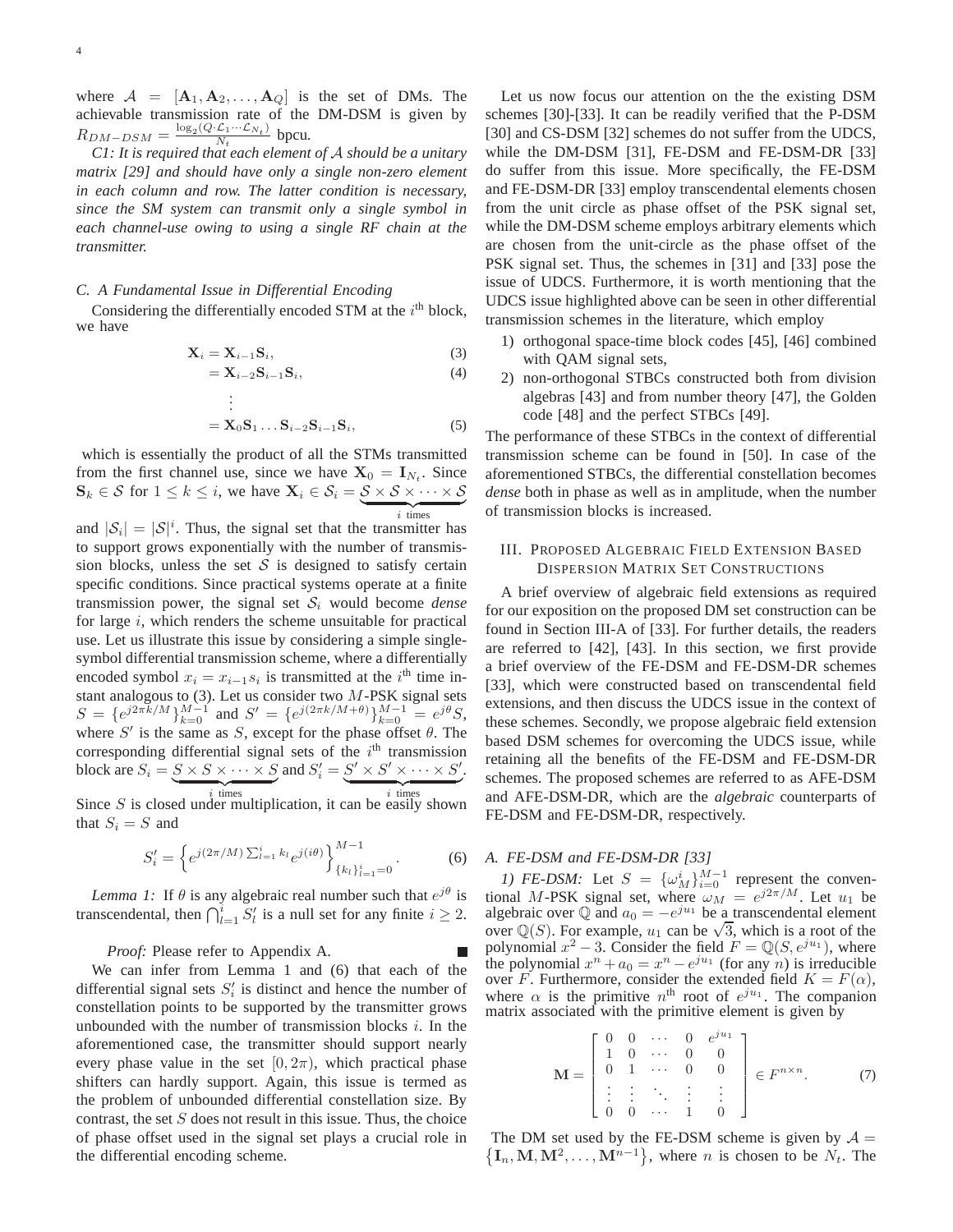transmit STM set is given by  $S = \mathcal{D} \times \mathcal{A}$ , where the set  $\mathcal{D}$ has scaled identity matrices of the form  $sI_n$ , such that  $s \in S$ .

*Example 1:* Consider  $n = N_t = 3$  and  $a_0 = -e^{j\sqrt{2}}$ . Then, the elements of set  $A$  are given by  $I_3$ ,

$$
\mathbf{M} = \left[ \begin{array}{ccc} 0 & 0 & e^{j\sqrt{2}} \\ 1 & 0 & 0 \\ 0 & 1 & 0 \end{array} \right] \text{ and } \mathbf{M}^2 = \left[ \begin{array}{ccc} 0 & e^{j\sqrt{2}} & 0 \\ 0 & 0 & e^{j\sqrt{2}} \\ 1 & 0 & 0 \end{array} \right].
$$

The following proposition illustrates the UDCS issue in the FE-DSM scheme.

*Proposition 1:* In FE-DSM scheme, the set of differentially encoded input constellation points can grow as fast as  $qM$ symbols over  $i$  transmission blocks, where  $q$  is the largest positive integer satisfying  $i(n - 1) = qn + r$  for some  $0 \leq$  $r < n-1$ .

*Proof:* Please refer to Appendix B.

*2) FE-DSM-DR:* Let  $g \cdot h$  represent factors of  $N_t$ . A DM set that allows us to transmit  $h$  independent  $M$ -PSK symbols in each transmit STM and achieve a transmit diversity order g is constructed as follows. Considering  $F = \mathbb{Q}(S, -e^{ju_1})$  as before and the extension  $K = F(\alpha)$ , where  $\alpha$  is a primitive  $g<sup>th</sup>$  root of the polynomial  $p_1(x) = x<sup>g</sup> - e^{ju_1}$ , we obtain the DM set given by  $\mathcal{A}' = \{\mathbf{I}_g, \mathbf{M}, \mathbf{M}^2, \dots, \mathbf{M}^{g-1}\}\)$ , where  $\mathbf{M} \in \mathcal{A}$  $F^{g \times g}$  is the companion matrix of  $p_1(x)$ . We define D to be a set of block-diagonal matrices given by

$$
\mathcal{D} = \{ \text{diag}\left(s_1 \mathbf{A}_1, s_2 \mathbf{A}_2, \dots, s_h \mathbf{A}_h\right) | s_i \in M\text{-PSK}, \mathbf{A}_i \in \mathcal{A}' \}.
$$
\n(8)

Let us now consider the field extension  $L = K(\beta)$  associated with the polynomial  $p_2(x) = x^h - e^{ju_2}$ , where  $e^{ju_2}$  is transcendental over K and  $\beta$  is the primitive  $h<sup>th</sup>$  root of  $e^{ju_2}$ . Then, the regular representation of an element  $l = \sum_{i=0}^{h-1} k_i \beta^i \in L$ is given by  $\sum_{i=0}^{h-1} k_i \mathbf{N}^i$ , where  $k_i \in K$ ,  $0 \le i \le h-1$  and  $\mathbf{N} \in K^{h \times h}$  is the companion matrix of  $p_2(x)$ . We define the DM set as

$$
\mathcal{A} = \left\{ \mathbf{I}_n, \mathbf{N}', \mathbf{N}'^2, \dots, \mathbf{N}'^{h-1} \right\},\tag{9}
$$

where  $N' = N \otimes I_q$ . The transmit STM set is given by  $S =$  $\mathcal{D} \times \mathcal{A}$  as before.

*Example 2:* Let  $n = N_t = 4$ ,  $g = h = 2$ ,  $u_1 = \sqrt{3}$  and  $u_2 = \sqrt{5}$ . The elements of the set D are

$$
\begin{bmatrix}\ns_1 & 0 & 0 & 0 \\
0 & s_1 & 0 & 0 \\
0 & 0 & s_2 & 0 \\
0 & 0 & 0 & s_2\n\end{bmatrix}, \begin{bmatrix}\n0 & s_1 e^{j\sqrt{3}} & 0 & 0 \\
s_1 & 0 & 0 & 0 \\
0 & 0 & s_2 & 0 \\
0 & 0 & 0 & s_2\n\end{bmatrix},
$$
\n
$$
\begin{bmatrix}\n0 & s_1 e^{j\sqrt{3}} & 0 & 0 \\
s_1 & 0 & 0 & 0 \\
0 & 0 & 0 & s_2 e^{j\sqrt{3}} \\
0 & 0 & s_2 & 0\n\end{bmatrix}, \begin{bmatrix}\ns_1 & 0 & 0 & 0 \\
0 & s_1 & 0 & 0 \\
0 & 0 & 0 & s_2 e^{j\sqrt{3}} \\
0 & 0 & s_2 & 0\n\end{bmatrix},
$$

where  $s_1$  and  $s_2$  are from the classic M-PSK signal set. The elements of the DM set  $A$  are

$$
\left[\begin{array}{cccc} 1 & 0 & 0 & 0 \\ 0 & 1 & 0 & 0 \\ 0 & 0 & 1 & 0 \\ 0 & 0 & 0 & 1 \end{array}\right], \left[\begin{array}{cccc} 0 & 0 & e^{j\sqrt{5}} & 0 \\ 0 & 0 & 0 & e^{j\sqrt{5}} \\ 1 & 0 & 0 & 0 \\ 0 & 1 & 0 & 0 \end{array}\right].
$$





−1

 $\boldsymbol{0}$ 

Imag

1

Fig. 1. Comparison of the coherent and differential signal constellations. Plot(a) and Plot(b) correspond to the *tilted* 16-PSK signal set and its differential counterpart, respectively. Plot(c) and Plot(d) correspond to the *untilted* 16-PSK and the resulting differential constellation when employing OSTBC, respectively. The differential constellation points correspond to the input constellation over thousand encoding blocks.

Since FE-DSM-DR uses FE-DSM as its diagonal blocks, it is easy to see that the differential constellation in case of FE-DSM-DR also grows unbounded and hence suffers from the UDCS issue. Fig. 1 illustrates the growth of the differential constellation size in case of transmission schemes employing tilted PSK signal in DM-DSM, FE-DSM, FE-DSM-DR<sup>3</sup>, and in case of OSTBC employing untilted PSK signal set. Note that the differential constellation in case of OSTBC is normalized for ease of presentation. It is plausible that the transmitter in case of a differential scheme has to support a large set of constellation points. Specifically, the differential constellations of DM-DSM, FE-DSM, FE-DSM-DR require nearly continuous phase, whereas in case of OSTBC aided differential transmission both the amplitude and phase are continuous. In the following section, we propose algebraic field extension based DM set constructions, which overcome the UDCS issue in contrast to the transcendental field extensions considered in [33].

## *B. Proposed AFE-DSM and AFE-DSM-DR*

*1) AFE-DSM:* Let  $S = {\{\omega_M^i\}}_{i=0}^{M-1}$  represent the conventional M-PSK signal set, where  $\omega_M = e^{j2\pi/M}$ . Consider a polynomial of the form  $x^n + a_0$ , where  $a_0$  is chosen for ensuring that the polynomial is irreducible over  $\mathbb{Q}(S)$ . From Proposition 5 of [43], we show that  $x^n + a_0$  is irreducible over  $F = \mathbb{Q}(S)$  if  $a_0 = -\omega_M$ , so that the primes in the prime factorization of  $n$  forms a subset of the primes that appear in the prime factorization of  $M$ . Let us now consider the extended field  $K = F(\alpha)$ , where  $\alpha$  is the primitive  $n^{\text{th}}$  root of  $\omega_M$ . The companion matrix associated with the primitive element  $\alpha$  is

<sup>&</sup>lt;sup>3</sup>The tilted PSK signal points result from the arbitrary phase angles used in the DMs in case of DM-DSM and from the phase factors  $(e^{ju_1}, e^{ju_2})$  in case of FE-DSM and FE-DSM-DR schemes.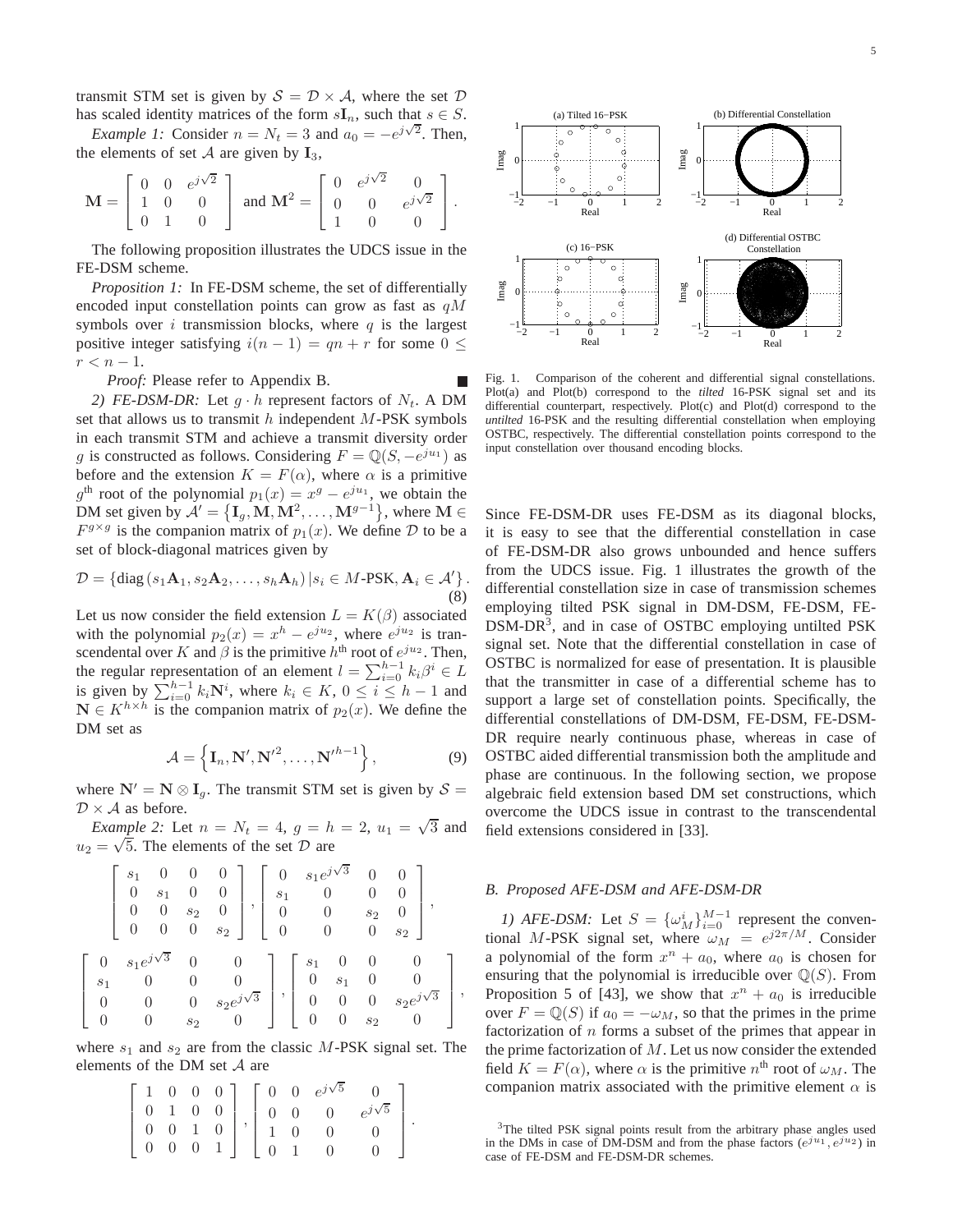given by

$$
\mathbf{M} = \begin{bmatrix} 0 & 0 & \cdots & 0 & e^{j2\pi/M} \\ 1 & 0 & \cdots & 0 & 0 \\ 0 & 1 & \cdots & 0 & 0 \\ \vdots & \vdots & \ddots & \vdots & \vdots \\ 0 & 0 & \cdots & 1 & 0 \end{bmatrix} \in F^{n \times n}, \qquad (10)
$$

and the DM set used by the AFE-DSM scheme is given by  $A = \{\mathbf{I}_n, \mathbf{M}, \mathbf{M}^2, \dots, \mathbf{M}^{n-1}\}\,$ , where *n* is chosen to be  $N_t$ . The transmit STM set is given by  $S = \mathcal{D} \times \mathcal{A}$ , as earlier.

*Remark 1: In contrast to the transcendental extension considered in [33], the aforementioned extension is algebraic. Note that since*  $M$  *is a power of two,*  $x^n + a_0$  *is irreducible for any* n = 2<sup>l</sup> *, hence the proposed scheme achieves the full transmit diversity order of*  $n = N_t$ *. For more details on the achievable diversity order, please refer to the proof of Proposition 1 [33].*

An important advantage of the proposed AFE-DSM scheme is that it does not suffer from the UDCS issue, which is discussed below.

*Proposition 2:* In the AFE-DSM scheme, the transmit STM set is closed under multiplication, i.e.  $S \times S \subseteq S$ .

*Proof:* Please refer to Appendix C.

*Corollary 1:* In the AFE-DSM scheme, the differential input constellation size does not grow with the number of transmission blocks i.

*Proof:* The proof directly follows by repeatedly applying *Proposition 2*.

In the next part of the paper, we extend AFE-DSM to AFE-DSM-DR scheme, which trades off diversity order against the throughput, whilst avoiding the UDCS issue.

*2) AFE-DSM-DR:* In contrast to the FE-DSM-DR, where both the field extensions  $K = F(\alpha)$  and  $L = K(\beta)$ are transcendental, we consider algebraic extensions in case of AFE-DSM-DR. Specifically, the elements  $u_1$  and  $u_2$  in  $p_1(x) = x^g - e^{ju_1}$  and  $p_2(x) = x^h - e^{ju_2}$  are chosen for ensuring that the associated field extensions are algebraic. Recall that in AFE-DSM  $x^n - \omega_M$  is irreducible, when both n and M are powers of two. Thus, we can choose  $u_1 = 2\pi/M$ and  $q$  to be a power of two, which renders the polynomial  $p_1(x)$  irreducible over  $\mathbb{Q}(S)$ , hence guaranteeing a transmit diversity order of g. Note that in case of AFE-DSM-DR, we have  $\mathbf{M}^g = e^{j2\pi/M} \mathbf{I}_g$ , which is an important property that assists us in alleviating the UDCS issue. Furthermore, let us consider  $p_2(x) = x^h - \omega_M$ , where we have opted for  $u_2 = 2\pi/M$ . The transmit STM set is given by  $S = \mathcal{D} \times \mathcal{A}$ , where  $D$  and  $A$  are of the form (8) and (9), respectively. The following proposition shows that the AFE-DSM-DR advocate does not suffer from the UDCS issue.

*Proposition 3:* In AFE-DSM-DR scheme, the transmit STM set is closed under multiplication, i.e.  $S \times S \subseteq S$ .

*Proof:* Please refer to Appendix D.

*Corollary 2:* In the AFE-DSM-DR scheme, the differential input constellation size does not grow with the number of transmission blocks i.

*Proof:* The proof directly follows by repeatedly applying *Proposition 3*.

Thus, from Corollary 1 and Corollary 2 it becomes evident that the proposed AFE-DSM and AFE-DSM-DR schemes do not suffer from the UDCS issue. In the next part of the paper, we study the AFE-DSM and AFE-DSM-DR schemes in conjunction with differential ASK constellations.

# IV. PROPOSED APSK AIDED AFE-DSM AND AFE-DSM-DR

So far we have considered only PSK constellation while studying the AFE-DSM and AFE-DSM-DR schemes. In this section we employ ASK in conjunction with the PSK (APSK) in order to further improve the bandwidth efficiency of the proposed AFE-DSM and AFE-DSM-DR schemes. Furthermore, we conceive several novel detection schemes for striking a performance complexity trade-off.

Let  $L_a$  denote the number of discrete amplitude levels, which is assumed to be a power of two. Let these amplitude levels be given by  $\{1, \alpha, \alpha^2, \dots, \alpha^{L_a-1}\}$ , where  $\alpha$  > 1. The  $(L_a M)$ -APSK signal set is then given by  $\{\alpha^k \omega_M^l\}_{0 \leq k \leq L_a - 1, 0 \leq l \leq M-1}$ . In order to have a unity average power, the signal constellation is assumed to be normalized by  $\sqrt{\beta}$ , where  $\beta = \frac{\sum_{i=0}^{L_a-1} \alpha^{2i}}{L_a}$  $\frac{10}{L_a}$ . The encoding of the transmission amplitude in the  $i^{\text{th}}$  transmission block is given by  $\gamma_i = \alpha^{k_i} / \gamma_{i-1}$ , where  $0 \le k_i \le L_a - 1$  is chosen based on the  $\log_2(L_a)$  bits belonging to the i<sup>th</sup> transmitted data block.

## *A. Proposed APSK aided AFE-DSM and AFE-DSM-DR*

Recall from Section III-A1 that the set  $D$  consists of scaled identity matrices of the form  $sI_n$ , where  $s \in L$ -PSK signal set. In contrast to this, while employing APSK constellations, we have  $\mathcal{D} = \{sI_n | s \in (L_aL)$ -APSK $\}$ , where the  $|s| = \gamma_i = \alpha^{k_i} / \gamma_{i-1}$  is decided based on  $\log_2(L_a)$  bits belonging to the  $i<sup>th</sup>$  transmission data block. Furthermore, proceeding along the lines of Proposition 2 and Corollary 1, it can be readily seen that employing APSK constellations does not lead to any UDCS issues in AFE-DSM, i.e. we have finitecardinality differential input constellation. Similarly, in case of AFE-DSM-DR we have

$$
\mathcal{D} = \{ \text{diag}\left(s_1 \mathbf{A}_1, s_2 \mathbf{A}_2, \dots, s_h \mathbf{A}_h\right) | s_j \in L\text{-PSK}, \mathbf{A}_j \in \mathcal{A}' \},\tag{11}
$$

so that the amplitudes of all the PSK symbols  $s_i$  are differentially encoded as  $|s_j| = \gamma_i = \alpha^{k_i}/\gamma_{i-1}$ .

Note that the differential detector of (2) is no longer optimal, when employing APSK constellations and hence better detectors have to be conceived. In the following subsections, we propose the

- Buffered MMSE (B-MMSE) based differential detector;
- Buffered ML (B-ML) differential detector;

which are shown to perform significantly better than the conventional differential detector (CDD) of (2) in Section V.

#### *B. Proposed B-MMSE Detector*

Since employing an APSK signal set renders the transmit matrices of both AFE-DSM and AFE-DSM-DR to be nonunitary, the CDD (2) is no longer optimal. An MMSE based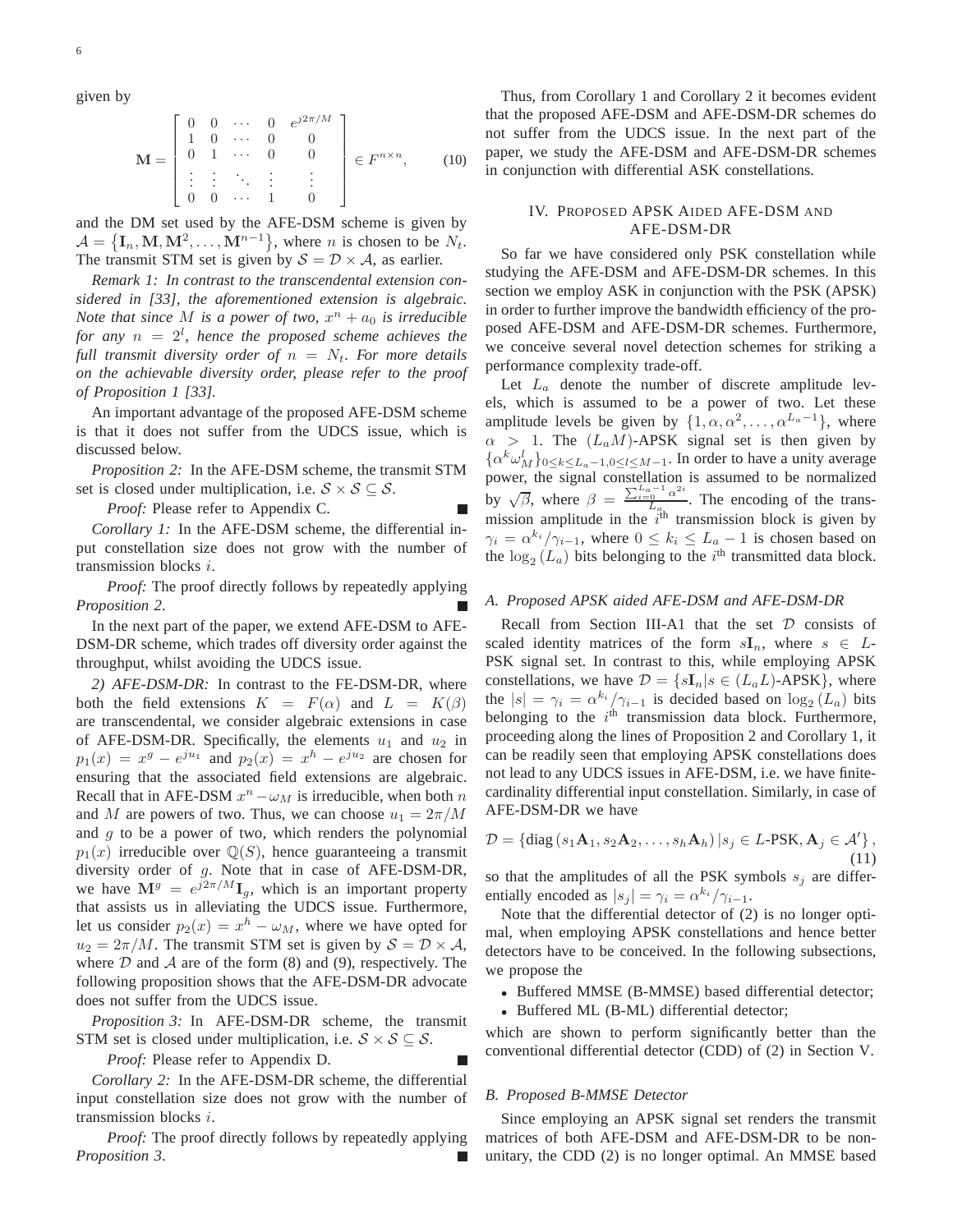differential detector was proposed in [50], which was conceived for overcoming the shortcomings of the CDD in differential transmission schemes employing non-unitary transmit matrices. In this section, we further generalize the MMSE based detector of [50] by considering multiple successive receive matrices instead of two [50] and propose a buffered MMSE based differential detector.

Considering  $k + 1$  successive receive matrices, we have (12) (given in the next page) where we have assumed that the channel envelope remains constant for  $k + 1$  successive transmission blocks, i.e.  $\{H_j\}_{j=i-k}^i$  are identical. Assuming that  $H_i$ ,  $\sqrt{\rho}$  and  $\{X_j\}_{j=i-k}^i$  are known, we have

$$
f\left(\bar{\mathbf{Y}}\big|\mathbf{H}_i,\sqrt{\rho},\bar{\mathbf{X}}\right) \propto \exp\left(-\sum_{j=i-k}^i \|\mathbf{Y}_j-\sqrt{\rho}\mathbf{H}_i\mathbf{X}_j\|_F^2\right).
$$
 (13)

Let  $\Upsilon = \sum_{j=i-k}^{i} \left\| \mathbf{Y}_j - \sqrt{\rho} \mathbf{H}_i \mathbf{X}_j \right\|_F^2$  $\sum_{F}$ , which can be equivalently written as

$$
\Upsilon = \sum_{j=i-k}^{i} \left\| \mathbf{Y}_{j} - \sqrt{\rho} \mathbf{H}_{i} \mathbf{X}_{i-k} \bar{\mathbf{S}}_{j}^{i-k+1} \right\|_{F}^{2}, \tag{14}
$$

$$
\equiv \sum_{j=i-k}^{i} \left\| \mathbf{Y}_{j} - \mathbf{Z} \bar{\mathbf{S}}_{j}^{i-k+1} \right\|_{F}^{2}, \tag{15}
$$

where  $\bar{S}_i^j = S_j S_{j+1} \cdots S_{i-1} S_i$  and  $\bar{S}_i^j = I$ , when  $i < j$  and  $\mathbf{Z} = \sqrt{\rho} \mathbf{H}_i \mathbf{X}_{i-k}$ . The ML metric in (13) can be minimized w.r.t.  $\mathbf{Z} = \sqrt{\rho} \mathbf{H}_i \mathbf{X}_{i-k}$  by differentiating  $\Upsilon$  w.r.t.  $\mathbf{Z}$  and equating it to zero. The following proposition gives the value of  $\frac{\partial \Upsilon}{\partial \mathbf{Z}}$ .

*Proposition 4:* Let Υ and **Z** be defined as above. Then, we have  $\frac{\partial \Upsilon}{\partial \mathbf{Z}} = \mathbf{Z} \left[ \sum_{l=0}^{k} \bar{\mathbf{S}}_{i-l}^{i-k+1} \bar{\mathbf{S}}_{i-l}^{i-k+1} \right]$ i −  $\left[\sum_{l=0}^k \mathbf{Y}_{i-l}\bar{\mathbf{S}}_{i-l}^{i-k+1^H}\right.$ i . *Proof:* Please refer to Appendix E.

Now, the specific  $\hat{Z}$  that minimizes (13) is obtained by equating  $\frac{\partial \Upsilon}{\partial \mathbf{Z}}$  to zero and solving it for Z, yielding  $\frac{\partial \Upsilon}{\partial \mathbf{Z}}$  =  $0, \implies \hat{\mathbf{Z}} \sum_{l=0}^{\infty} \bar{\mathbf{S}}_{i-l}^{i-k+1} \bar{\mathbf{S}}_{i-l}^{i-k+1} - \sum_{l=0}^{k} \mathbf{Y}_{i-l} \bar{\mathbf{S}}_{i-l}^{i-k+1} \equiv 0,$  $\implies \hat{\mathbf{Z}} = \left(\sum_{l=0}^k \mathbf{Y}_{i-l} \bar{\mathbf{S}}_{i-l}^{i-k+1^H}\right) \left(\sum_{l=0}^k \bar{\mathbf{S}}_{i-l}^{i-k+1} \bar{\mathbf{S}}_{i-l}^{i-k+1^H}\right)$  $\Big)^{-1}$ .

Note that  $\hat{\mathbf{Z}}$  is a function of  $\mathbf{S}_{i-k}$ ,  $\mathbf{S}_{i-k+1}$ ,  $\dots$ ,  $\mathbf{S}_{i-1}$ ,  $\mathbf{S}_{i}$ . By using  $\hat{S}_{i-k}, \hat{S}_{i-k+1}, \cdots, \hat{S}_{i-1}$ , which are the estimates of  $S_{i-k}, S_{i-k+1}, \cdots, S_{i-1}$  available from the detector invoked during earlier channel uses, Z can be viewed as being a function of  $S_i$  alone. For clarity of presentation, we use  $\mathbf{Z}(\mathbf{S}_i)$ in order to represent  $\hat{Z}$ . Substituting  $\hat{Z}(S_i)$  into (15), we have  $\Upsilon(\mathbf{S}_i) = \sum_{j=i-k}^{i}$  $\left\| \mathbf{Y}_j - \hat{\mathbf{Z}}(\mathbf{S}_i) \bar{\mathbf{S}}_j^{i-k+1} \right\|$ 2 F .

The proposed B-MMSE detector is given by

$$
\hat{\mathbf{S}}_i = \arg\min_{\mathbf{S}_i \in \mathcal{S}} \sum_{j=i-k}^i \left\| \mathbf{Y}_j - \hat{\mathbf{Z}}(\mathbf{S}_i) \bar{\mathbf{S}}_j^{i-k+1} \right\|_F^2, \qquad (16)
$$

where  $\bar{S}_i^j = \hat{S}_j \hat{S}_{j+1} \cdots \hat{S}_{i-1} S_i$ . Note that the proposed B-MMSE detector of (16) reduces to that of [50], when  $k = 1$ . We illustrate the proposed B-MMSE detector when  $k = 2, 3$ in the examples provided in the next page.

*Remark 2: Although the proposed B-MMSE detector is capable of outperforming the CDD, it will be demonstrated by our simulation results in Section V that it would result* 7

*reason for the emergance of the error-floor is that whenever*  $S_i$  *is erroneously decoded, it affects each of the terms in the summation in* (16) *during the subsequent decoding, since* Z  $de^{j}$  depends on  $\hat{S}_{i-1}, \ldots, \hat{S}_{i-k}$ . Thus, the entire metric is affected *by a single instance of erroneous decoding, which in turn causes the errors to propagate. This limitation is overcome by our B-ML detector, which is presented in the next part of the paper.*

## *C. Proposed B-ML Detector*

Considering the system model of (12) and assuming that the channel  $H_i$  is unknown to the receiver, we have

$$
f\left(\bar{\mathbf{Y}}\big|\rho,\bar{\mathbf{X}}\right) \propto \frac{\exp\left\{-\text{Tr}\left[\bar{\mathbf{Y}}(\mathbf{I}_{(k+1)N_t} + \rho \bar{\mathbf{X}}^H \bar{\mathbf{X}})^{-1} \bar{\mathbf{Y}}^H\right]\right\}}{\det\left(\mathbf{I}_{(k+1)N_t} + \rho \bar{\mathbf{X}}^H \bar{\mathbf{X}}\right)^{N_r}}.
$$
\n(17)

By invoking the matrix inversion lemma [52], we have

$$
\left(\mathbf{I}_{(k+1)N_t} + \rho \bar{\mathbf{X}}^H \bar{\mathbf{X}}\right)^{-1} = \mathbf{I}_{(k+1)N_t} - \frac{\bar{\mathbf{X}}^H \bar{\mathbf{X}}}{\left(\frac{1}{\rho} + \sum_{l=0}^k \gamma_{i-l}^2\right)}.
$$
 (18)

Furthermore, we have

$$
\det \left( \mathbf{I}_{(k+1)N_t} + \rho \bar{\mathbf{X}}^H \bar{\mathbf{X}} \right)^{N_r} = \det \left( \mathbf{I}_{N_t} + \rho \bar{\mathbf{X}} \bar{\mathbf{X}}^H \right)^{N_r}, \qquad (19)
$$

$$
= \det \left( \mathbf{I}_{N_t} + \rho \sum_{l=0}^k \gamma_{i-l}^2 \mathbf{I}_{N_t} \right)^{N_r}, \qquad (20)
$$

$$
= (1 + \rho \sum_{l=0}^{k} \gamma_{i-l}^2)^{N_t N_r}.
$$
 (21)

Substituting  $(18)$  and  $(21)$  in  $(17)$ , we have

$$
f\left(\bar{\mathbf{Y}}\middle|\rho,\bar{\mathbf{X}}\right) \propto \frac{\exp\left\{-\text{Tr}\left[\bar{\mathbf{Y}}\bar{\mathbf{Y}}^{H} - \frac{\bar{\mathbf{Y}}\bar{\mathbf{X}}^{H}\bar{\mathbf{X}}\bar{\mathbf{Y}}^{H}}{\frac{1}{\rho} + \sum_{l=0}^{k} \gamma_{i-l}^{2}}\right]\right\}}{\left(1 + \rho \sum_{l=0}^{k} \gamma_{i-l}^{2}\right)^{N_{t}N_{r}}},\tag{22}
$$

$$
= \frac{\exp\left\{-\|\bar{\mathbf{Y}}\|_{F}^{2} + \frac{\|\bar{\mathbf{Y}}\bar{\mathbf{X}}^{H}\|_{F}^{2}}{\frac{1}{\rho} + \sum_{l=0}^{k} \gamma_{i-l}^{2}}\right\}}{\left(1 + \rho \sum_{l=0}^{k} \gamma_{i-l}^{2}\right)^{N_{t}N_{r}}},\tag{23}
$$

$$
= \frac{\exp\left\{-\sum_{l=0}^{k} \|\mathbf{Y}_{i-l}\|_{F}^{2} + \frac{\|\sum_{l=0}^{k} \mathbf{Y}_{i-l} \mathbf{X}_{i-l}^{H}\|_{F}^{2}}{\frac{1}{\rho} + \sum_{l=0}^{k} \gamma_{i-l}^{2}}\right\}}{\left(1 + \rho \sum_{l=0}^{k} \gamma_{i-l}^{2}\right)^{N_{t}N_{r}}}
$$
\n(24)

Taking natural logarithm on either side of (24), we have  $\ln f\left(\bar{\mathbf{Y}}\big|\rho,\bar{\mathbf{X}}\right) \,\,\propto\,\,\, -\sum_{l=0}^{k} \|\mathbf{Y}_{i-l}\|_F^2 \,+\, \frac{\|\sum_{l=0}^{k} \mathbf{Y}_{i-l}\mathbf{X}_{i-l}^H\|_F^2}{\frac{1}{\rho}+\sum_{l=0}^{k} \gamma_{i-l}^2} \,\, N_t N_r \ln(1 + \rho \sum_{l=0}^k \gamma_{i-l}^2).$ 

The proposed B-ML detector is given by  $\hat{S}_i$  $\equiv$  $\arg \min_{\mathbf{S}_i \in \mathcal{S}} \Psi(\mathbf{S}_i)$ , where

$$
\Psi(\mathbf{S}_{i}) = -\sum_{l=0}^{k} \|\mathbf{Y}_{i-l}\|_{F}^{2} + \frac{\|\sum_{l=0}^{k} \mathbf{Y}_{i-l} \hat{\mathbf{X}}_{i-l}^{H}\|_{F}^{2}}{\frac{1}{\rho} + \gamma_{i}^{2} + \sum_{l=1}^{k} \hat{\gamma}_{i-l}^{2}} - N_{t} N_{r} \ln(1 + \rho \gamma_{i}^{2} + \rho \sum_{l=1}^{k} \hat{\gamma}_{i-l}^{2}), \quad (25)
$$

such that  $\hat{\mathbf{X}}_i = \hat{\mathbf{X}}_{i-1} \mathbf{S}_i$  and  $\{\hat{\mathbf{X}}_{i-j}\}_{j=1}^k$  are the estimates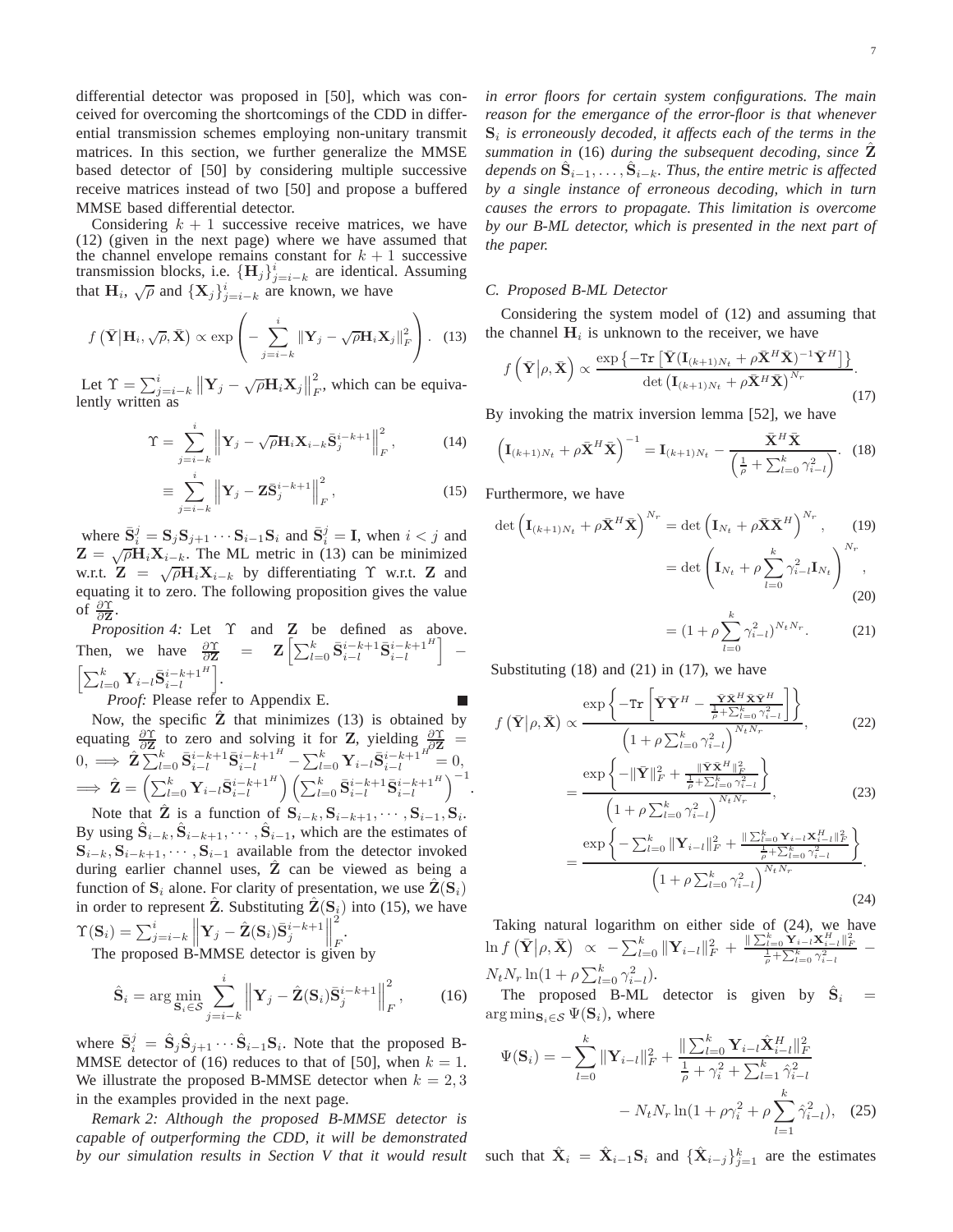$$
\underbrace{\left[\mathbf{Y}_{i}, \mathbf{Y}_{i-1}, \ldots, \mathbf{Y}_{i-k}\right]}_{\bar{\mathbf{Y}}} = \sqrt{\rho} \mathbf{H}_{i} \underbrace{\left[\mathbf{X}_{i}, \mathbf{X}_{i-1}, \ldots, \mathbf{X}_{i-k}\right]}_{\bar{\mathbf{X}}} + \left[\mathbf{N}_{i}, \mathbf{N}_{i-1}, \ldots, \mathbf{N}_{i-k}\right].
$$
\n(12)

*Example 3:* The B-MMSE metric associated with  $k = 2$  is given as follows:

$$
\begin{split} \Upsilon(\mathbf{S}_{i}) & = \left\| \mathbf{Y}_{i} - \hat{\mathbf{Z}}(\mathbf{S}_{i}) \hat{\mathbf{S}}_{i-1} \mathbf{S}_{i} \right\|_{F}^{2} + \left\| \mathbf{Y}_{i-1} - \hat{\mathbf{Z}}(\mathbf{S}_{i}) \hat{\mathbf{S}}_{i-1} \right\|_{F}^{2} + \left\| \mathbf{Y}_{i-2} - \hat{\mathbf{Z}}(\mathbf{S}_{i}) \right\|_{F}^{2}, \\ \hat{\mathbf{Z}}(\mathbf{S}_{i}) & = \left[ \mathbf{Y}_{i}(\mathbf{S}_{i}^{H} \hat{\mathbf{S}}_{i-1}^{H}) + \mathbf{Y}_{i-1} \hat{\mathbf{S}}_{i-1}^{H} + \mathbf{Y}_{i-2} \right] \left[ \hat{\mathbf{S}}_{i-1}(\mathbf{S}_{i} \mathbf{S}_{i}^{H}) \hat{\mathbf{S}}_{i-1}^{H} + \hat{\mathbf{S}}_{i-1} \hat{\mathbf{S}}_{i-1}^{H} + \mathbf{I} \right]^{-1}. \end{split}
$$

where

*Example 4:* The B-MMSE metric associated with  $k = 3$  is given as follows:

$$
\begin{split} \Upsilon(\textbf{S}_i) = \left\| \textbf{Y}_i - \hat{\textbf{Z}}(\textbf{S}_i) \hat{\textbf{S}}_{i-2} \hat{\textbf{S}}_{i-1} \textbf{S}_i \right\|_F^2 + \left\| \textbf{Y}_{i-1} - \hat{\textbf{Z}}(\textbf{S}_i) \hat{\textbf{S}}_{i-2} \hat{\textbf{S}}_{i-1} \right\|_F^2 + \left\| \textbf{Y}_{i-2} - \hat{\textbf{Z}}(\textbf{S}_i) \hat{\textbf{S}}_{i-2} \right\|_F^2 + \left\| \textbf{Y}_{i-3} - \hat{\textbf{Z}}(\textbf{S}_i) \right\|_F^2, \\ \text{where}\\ \hat{\textbf{Z}}(\textbf{S}_i) = \left[ \textbf{Y}_i \textbf{S}_i^H \hat{\textbf{S}}_{i-1}^H \hat{\textbf{S}}_{i-2}^H + \textbf{Y}_{i-1} \hat{\textbf{S}}_{i-2}^H + \textbf{Y}_{i-2} \hat{\textbf{S}}_{i-2}^H + \textbf{Y}_{i-3} \right] \left[ \hat{\textbf{S}}_{i-2} \hat{\textbf{S}}_{i-1} \textbf{S}_i \textbf{S}_i^H \hat{\textbf{S}}_{i-1}^H \hat{\textbf{S}}_{i-2}^H + \hat{\textbf{S}}_{i-2} \hat{\textbf{S}}_{i-1} \hat{\textbf{S}}_{i-1}^H \hat{\textbf{S}}_{i-2}^H + \hat{\textbf{S}}_{i-2} \hat{\textbf{S}}_{i-2}^H + \hat{\textbf{S}}_{i-2} \hat{\textbf{S}}_{i-2}^H + \hat{\textbf{S}}_{i-2} \hat{\textbf{S}}_{i-2}^H + \textbf{I} \right]^{-1}. \end{split}
$$

based on the previously detected transmit matrices. Similarly,  $\{\hat{\gamma}_j\}_{j=1}^k$  are the estimates of the transmit amplitude of the previous  $k$  transmit matrices.

## V. SIMULATION RESULTS AND DISCUSSIONS

**Simulation parameters:** In calculating a bit error rate (BER) of  $10^{-m}$  we have used at least  $10^{m+2}$  bits. Each BER point is averaged over 10,000 channel realizations. In all our simulations, we have used block Rayleigh fading channels with a coherence duration of 1000 channel uses. The AFE-DSM and AFE-DSM-DR schemes are assumed to use  $u_1 = 2\pi/M$  and  $(u_1, u_2) = (2\pi/M, 2\pi/M)$ , while employing an M-PSK signal set, respectively. In case of the AFE-DSM-DR scheme, we have considered  $g = h = 2$  and  $N_t = 4$ . The same set of parameters are used in case of its APSK aided counterparts as well. In the simulation results, the parameter  $k$ denotes the buffer length of the B-MMSE and B-ML detectors and the APSK signal set is assumed to have  $L_a = 2$  and  $\alpha = 2$ .

Let us first compare the BER performance of the existing FE-DSM-DR scheme to that of the proposed AFE-DSM-DR scheme<sup>4</sup>. Fig. 2 compares the BER performance of the existing FE-DSM-DR to that of the AFE-DSM-DR scheme employing various PSK constellations ranging from BPSK to 16-PSK, where both the schemes are assumed to employ the conventional differential detector at the receiver. It is evident from Fig. 2 that the proposed AFE-DSM-DR scheme achieves nearly the same performance as that of the FE-DSM scheme, i.e. it does not suffer from any performance loss. Thus the proposed AFE-DSM and AFE-DSM-DR schemes provide the maximum achievable diversity advantage, while avoiding the UDCS issue.

Fig. 3 portrays the BER performance of the B-MMSE detector recorded for various values of buffer length  $k$ , when employing the APSK aided AFE-DSM scheme using  $N_t = N_r = 2$ . Specifically, Fig. 3(a) corresponds to the

<sup>4</sup>Note that the optimal phase angle  $(e^{ju_1})$  in case of FE-DSM and AFE-DSM schemes are same and hence their BER performances are identical.



Fig. 2. Comparison of the BER performance of FE-DSM-DR with that of AFE-DSM-DR scheme in a system having  $N_t = 4$ ,  $N_r = 2$ , and employing various PSK signal sets.

throughput of 2 bpcu, while Fig. 3(b) corresponds to 3 bpcu. It is evident from Fig. 3 that for larger values of  $k$  the B-MMSE detector suffers from an error floor. Fig. 4 portrays the BER performance of the B-ML detector in the aforementioned system. It can be seen from the figure that unlike the B-MMSE detector, the B-ML detector does not suffer from any error floor. From Fig. 3 and Fig. 4, we can also infer that the performance gain of both detectors diminishes as  $k$  increases. Furthermore, we can also see from Fig. 3 and Fig. 4 that the performance gain attained drops as the throughput increases.

Fig. 5 portrays the BER performance of the B-ML detector for various values of buffer length  $k$ , when employing the APSK aided AFE-DSM-DR scheme using  $N_t = 4$  and  $N_r =$ 2. Similarly to the AFE-DSM scheme, it is evident that the performance gain erodes as  $k$  increases. This can be attributed to the nature of differential encoding, where any transmit STM is encoded based on the product of the DMs corresponding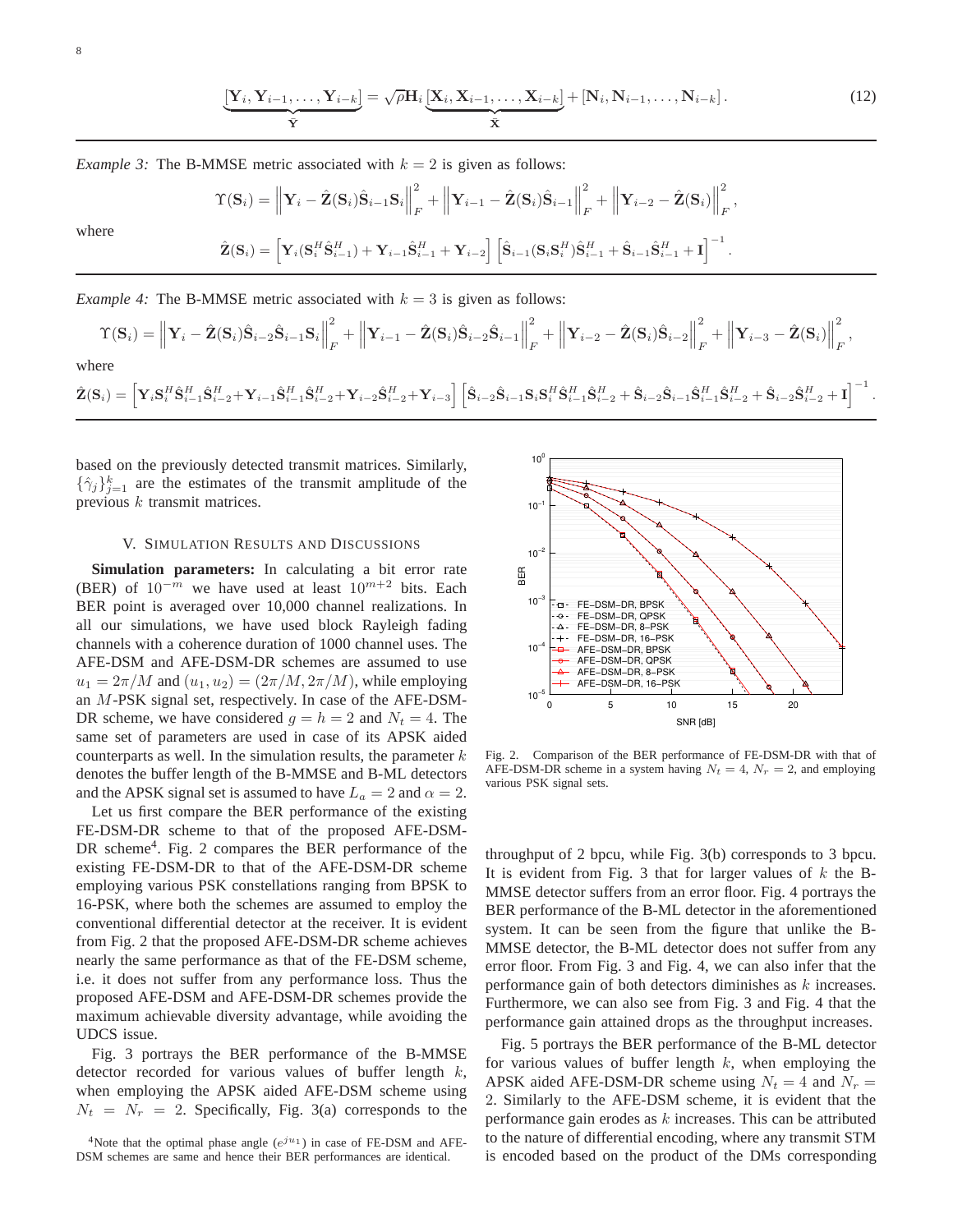

Fig. 3. Comparison of the BER performance by B-MMSE detector for various values of buffer length  $k$ . Plot (a) and Plot (b) correspond to the APSK aided AFE-DSM scheme operating at 2 bpcu and 3 bpcu, respectively.

![](_page_8_Figure_3.jpeg)

Fig. 4. Comparison of the BER performance by B-ML detector for various values of buffer length  $k$ . Plot (a) and Plot (b) correspond to the APSK aided AFE-DSM scheme operating at 2 bpcu and 3 bpcu, respectively.

to the current and the previous channel uses. <sup>5</sup> Note that in Fig. 5(b), the BER performance of  $k = 3$  is slightly better than that of  $k = 7$ . This is attributed to the smaller buffer length, which makes the system more resilient to error propagation. It is important to note that longer buffers do not necessarily imply better performance, since longer buffers are more prone to error propagation. Let us now compare the performance of the proposed detectors against that of the existing CDD and its coherent counterpart.

Fig. 6 and Fig. 7 compare the BER performance of the proposed detectors against that of the CDD and its coherent counterpart, when employing the APSK aided AFE-DSM scheme associated with  $N_t = N_r = 2$ . In case of coherent detection, the receiver is assumed to have perfect CSI and employ the ML detector. Specifically, Fig. 6 and Fig. 7 correspond to the throughput of 2 bpcu and 3 bpcu,

<sup>5</sup>Note that owing to the severe error floors exhibited by the B-MMSE detector in case of AFE-DSM-DR scheme, we restrict our further studies to only B-ML when employing AFE-DSM-DR.

![](_page_8_Figure_8.jpeg)

Fig. 5. Comparison of the BER performance by B-ML detector for various values of buffer length  $k$ . Plot (a) and Plot (b) correspond to the APSK aided AFE-DSM-DR scheme operating at 1.25 bpcu and 1.75 bpcu, respectively.

![](_page_8_Figure_10.jpeg)

Fig. 6. Comparison of the BER performance by the proposed B-MMSE and B-ML detectors with that of the existing CDD and the coherent counterpart, when employing APSK aided AFE-DSM scheme operating at 2 bpcu. Plot (a) and Plot (b) correspond to the B-MMSE and B-ML detectors, respectively.

![](_page_8_Figure_12.jpeg)

Fig. 7. Comparison of the BER performance by the proposed B-MMSE and B-ML detectors with that of the existing CDD and the coherent counterpart, when employing APSK aided AFE-DSM scheme operating at 3 bpcu. Plot (a) and Plot (b) correspond to the B-MMSE and B-ML detectors, respectively.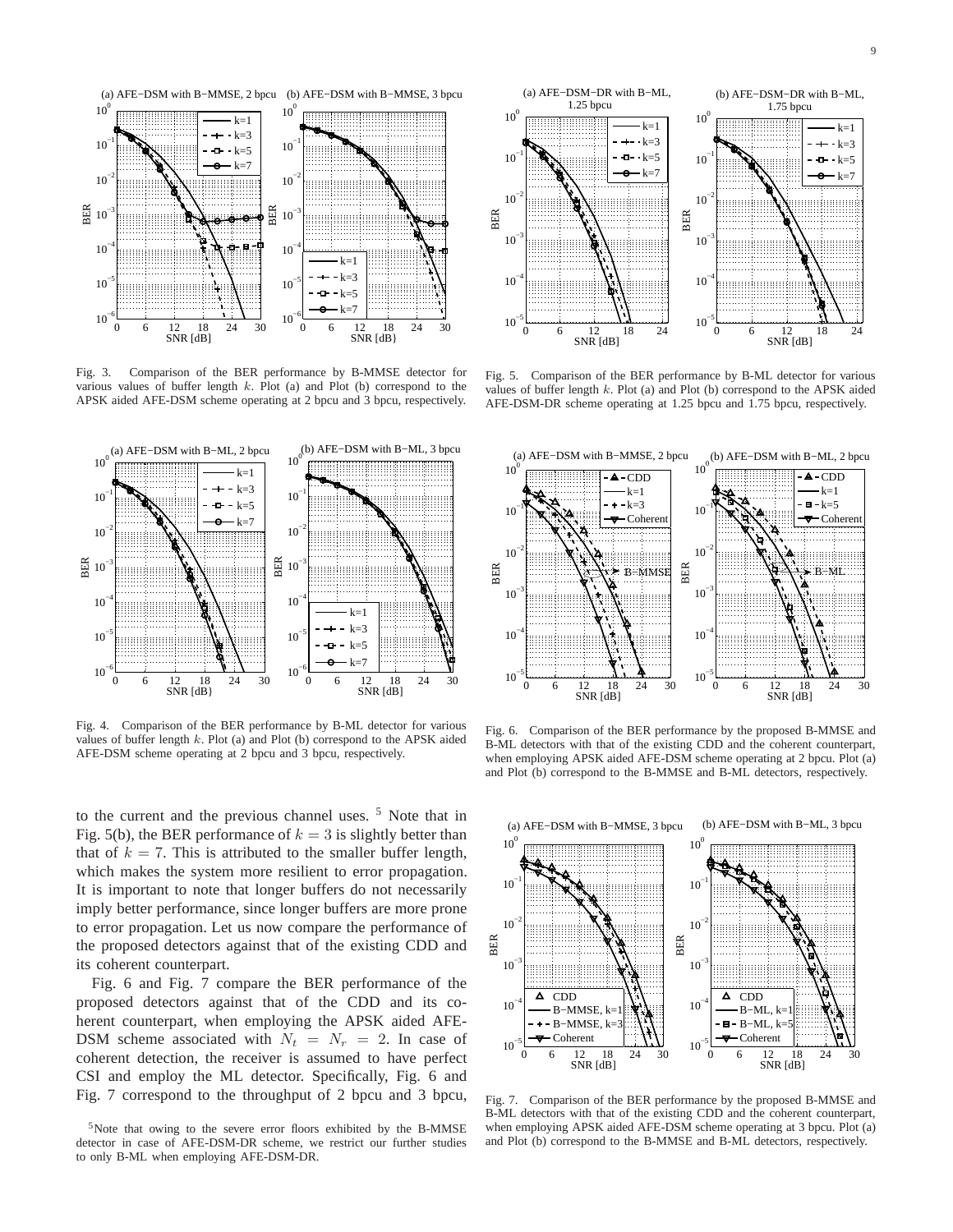![](_page_9_Figure_1.jpeg)

Fig. 8. Comparison of the BER performance by the proposed B-ML detector with that of the existing CDD and the coherent counterpart, when employing APSK aided AFE-DSM-DR scheme. Plot (a) and Plot (b) correspond to the throughputs of 1.25 bpcu and 1.75 bpcu, respectively.

respectively. It is evident from both Figures 6 and 7 that the proposed detectors are capable of outperforming the CDD, while attaining a performance close to that of their coherent counterparts. Specifically, we observe from Fig. 6(a) that the B-MMSE detector  $(k = 3)$  attains about 3 dB performance gain over the CDD and hence is only about 1 dB away from that of its coherent counterpart at a BER of  $10^{-5}$ . We observe from Fig. 6(b) that at a BER of  $10^{-5}$  the performance of the B-ML detector  $(k = 5)$  is only about 0.5 dB away from that of its coherent counterpart. Similar observations can be drawn from Fig. 7 as well.

Fig. 8 compares the BER performance of the B-ML detector when employing the APSK aided AFE-DSM-DR scheme associated with  $N_t = 4$  and  $N_r = 2$ . It can be observed from Fig. 8 that the performance of the B-ML detector  $(k = 5)$  nearly coincides with that of its coherent counterpart, thus bridging the performance gap between the CDD and the coherent detector. Note that the differential encoding makes the successive transmit STMs dependent on previous ones. This fact is exploited by the B-ML detector, which makes use of the previously detected STMs in order to improve the detection performance. Let us now study the computational complexity imposed by the various detectors. The CDD in (2) would require  $2|\mathcal{S}|N_rN_t$ number of complex-valued multiplications. The B-MMSE detector in (16) would impose  $(2k + 1)N_rN_t|\mathcal{S}|$  number of complex-valued multiplications for computing  $\Upsilon(S_i)$  and about  $(k^2N_t + kN_tN_r + (k-1)N_t)|S|$  number of complexvalued multiplications for computing  $\mathbf{Z}(\mathbf{S}_i)$ . Furthermore, the B-ML detector in (25) would require  $2N_rN_t(k+1)+N_rN_t|\mathcal{S}|$ number of complex-valued multiplications for the computation of  $\Psi(\mathbf{S}_i)$ . Note that the natural logarithm in case of the B-ML detector in (25) can be implemented using a look-up table. Figure 9 gives the variation of computational complexity as a function of  $N_t$  and  $N_r$ . Specifically, plot(a) shows the variation of the computational complexity as a function of  $N_t$ , where  $N_r = 2$  and  $k = 3$  are fixed, whereas plot(b) gives the variation of the computational complexity as a function

![](_page_9_Figure_5.jpeg)

Fig. 9. Comparison of the computational complexity of the proposed detectors with that of the CDD. Plot(a) gives the variation of the computational complexity as a function of  $N_t$ , where  $N_r = 2$  and  $k = 3$  are fixed, whereas plot(b) gives the variation of the computational complexity as a function of  $N_r$ , where  $N_t = 4$  and  $k = 3$  are fixed.

of  $N_r$  where  $N_t = 4$  and  $k = 3$  are fixed. It is evident from Fig. 9 that the computational complexity of the B-ML detector is much lower than that of the B-MMSE detector and it is comparable to that of CDD. Specifically, when  $N_t = 8$ ,  $N_r = 2$ , and  $k = 3$ , the computational complexity of the B-ML detector is about 91% lower than that of B-MMSE detector and about 37% lower than that of CDD. Furthermore, when  $N_t = 4$ ,  $N_r = 8$ , and  $k = 3$  the computational complexity of the B-ML detector is about 86% lower than that of B-MMSE detector and about 25% lower than that of CDD.

Let us now study the sensitivity of the proposed detectors to channel correlations in time. In order to study the sensitivity of the proposed detectors to channel variations, we consider a rapidly varying channel where each channel block of length BL starts with a channel realization  $H_1$  and fades into an independent channel realization  $H_2$  in discrete steps of  $1/BL$ . That is, the channel matrix in the  $i<sup>th</sup>$  channel use is given by  $H_i = \frac{BL - i}{BL} H_1 + \frac{i}{BL} H_2$  for  $1 \le i \le BL$ . Figure 10 compares the variation in the BER in case of the proposed detectors in an APSK aided AFE-DSM system having  $N_t = N_r = 2$  and operating at 2 bpcu. Specifically, Fig. 10(a) corresponds to the case where the operating SNR is 18 dB, whereas Fig. 10(b) corresponds to the case of 24 dB. It is evident from Fig. 10 that the proposed detectors retain their advantage at all values of BL in comparison to the existing CDD. Furthermore, at a BER of 10−<sup>4</sup> , the proposed B-ML detector is observed to give an SNR gain of 2.5 dB with respect to the CDD when  $BL = 20$  and about 2 dB when  $BL = 60$ . Thus, the proposed detector not only requires low-computational complexity but also gives beneficial SNR gains.

Let us now study the sensitivity of the proposed detectors to channel correlations in space. We assume the Kronecker channel model for simulating the correlated channel condition, which is characterized by  $\mathbf{H}_{cor} = \mathbf{R}_r^{1/2} \mathbf{H} \mathbf{R}_t^{1/2}$ , where  $\mathbf{R}_r$ and  $\mathbf{R}_t$  are the receive and transmit correlation matrices of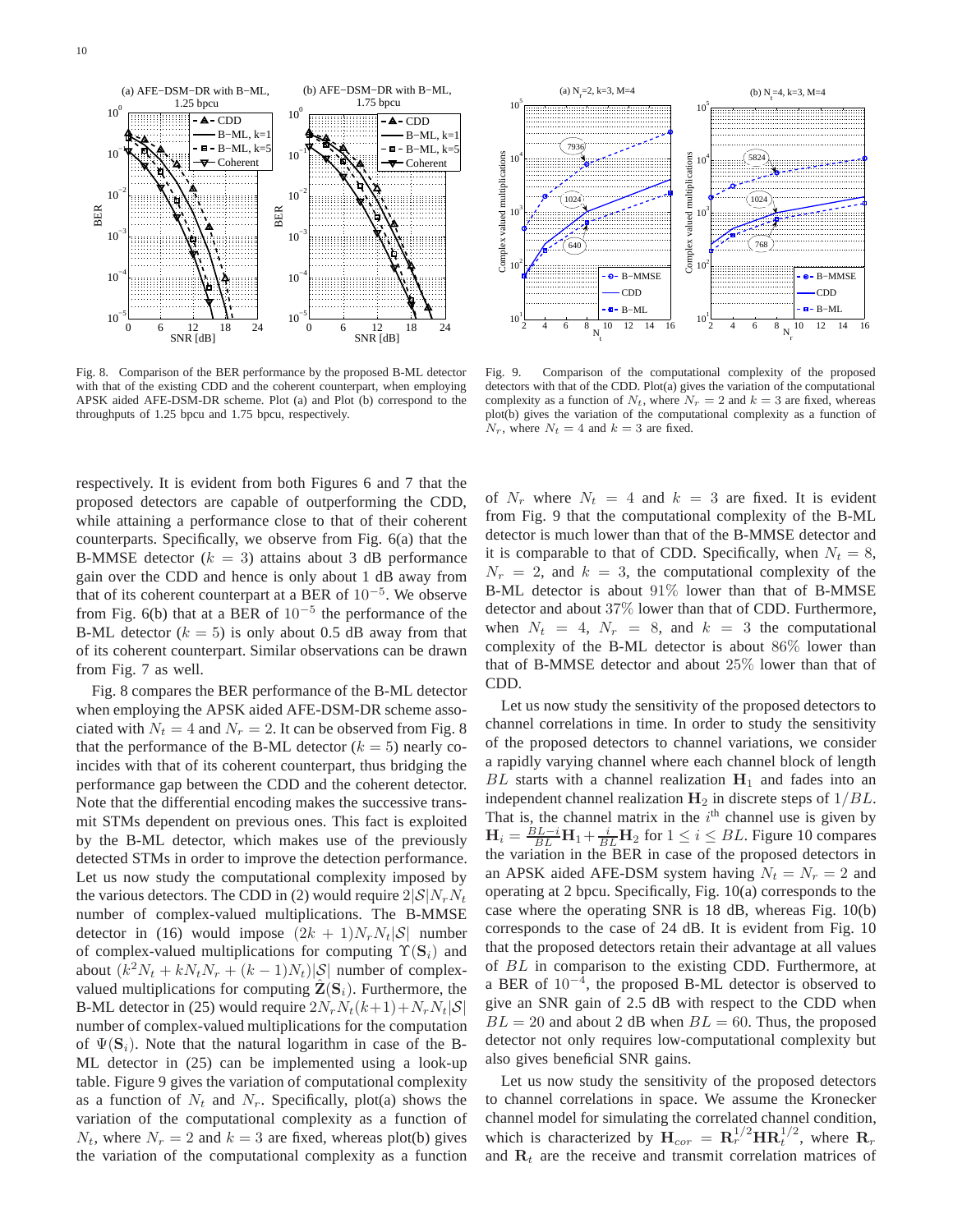![](_page_10_Figure_1.jpeg)

Fig. 10. Variation of the BER as a function of channel block length in an APSK aided AFE-DSM system having  $N_t = N_r = 2$  and operating at 2 bpcu. Plot(a) corresponds to the case where the operating SNR is 18 dB, whereas plot(b) corresponds to the case of 24 dB.

![](_page_10_Figure_3.jpeg)

Fig. 11. This figure depicts the sensitivity of the proposed B-MMSE and B-ML detectors to channel correlations in comparison with that of the CDD and the coherent counterpart when employing APSK aided AFE-DSM scheme operating at 2 bpcu.

dimensions  $N_r \times N_r$  and  $N_t \times N_t$ , respectively. The  $(i, j)$ <sup>th</sup> element of these matrices is given by  $\sigma^{|i-j|}$ , where  $0 \le \sigma \le 1$ is the correlation coefficient. Fig. 11 and Fig. 12 compare the BER performance of the proposed as well as of the existing detectors in correlated channel conditions. Specifically, Fig. 11 corresponds to the APSK aided AFE-DSM scheme operating at 2 bpcu, whereas Fig. 12 corresponds to the APSK aided AFE-DSM-DR scheme operating at 1.25 bpcu. It is evident from Fig. 11 and Fig. 12 that the proposed detectors are only as sensitive as the CDD or the coherent detector to the channel correlations. It can also be observed that the performance gain of the proposed detectors w.r.t. the CDD remains constant for various channel correlation conditions.

![](_page_10_Figure_6.jpeg)

Fig. 12. This figure depicts the sensitivity of the proposed B-ML detector to channel correlations in comparison with that of the CDD and the coherent counterpart when employing APSK aided AFE-DSM-DR scheme operating at 1.25 bpcu.

#### VI. CONCLUSIONS

We have identified a deficiency of differential encoding termed as the UDCS issue and studied the various existing schemes in the light of this phenomenon. Then the AFE-DSM and AFE-DSM-DR schemes were conceived for overcoming the UDCS issue without compromising the attainable diversity advantage. Furthermore, APSK aided schemes were conceived for further exploiting the available degrees of freedom. Additionally, a pair of novel detection schemes were conceived, which outperform the CDD. Our simulation results have demonstrated that the proposed detection schemes are capable of bridging the performance gap between the CDD and the coherent detector, while retaining the same search complexity as that of the CDD or the coherent detector.

# VII. APPENDIX A PROOF OF LEMMA 1

Proof: In order to prove the lemma, it is sufficient to prove that  $(i\theta)_{2\pi} + \frac{2\pi}{M} \left( \sum_{l=1}^i k_l \right)$ to prove that  $(i\theta)_{2\pi} + \frac{2\pi}{M} \left( \sum_{l=1}^{i} k_l \right)_{M} \neq (m\theta)_{2\pi} + \frac{2\pi}{M} \left( \sum_{r=1}^{m} k_r \right)_{M}$  for  $1 \leq m < i$ , where  $(u)_t = u$  modulo t. Assuming that

$$
(i\theta)_{2\pi} + \frac{2\pi}{M} \left( \sum_{l=1}^{i} k_l \right)_M = (m\theta)_{2\pi} + \frac{2\pi}{M} \left( \sum_{r=1}^{m} k_r \right)_M, \tag{26}
$$

we have  $((i-m)\theta)_{2\pi} = \frac{2\pi}{M} \left( \sum_{r=1}^{m} k_r \right)_M - \frac{2\pi}{M} \left( \sum_{l=1}^{i} k_l \right)_M =$  $\frac{2\pi k'}{M}$  for some  $-(M-1) \le k' \le (M-1)$ . Furthermore, we have  $(i-m)\theta = 2\pi q + \frac{2\pi k'}{M}$ , which implies that  $\frac{M(i-m)\theta}{2(qL+k')} = \pi$ , which contradicts the fact that  $\pi$  is transcendental. Thus the equality in (26) does not hold. This concludes the proof.

#### VIII. APPENDIX B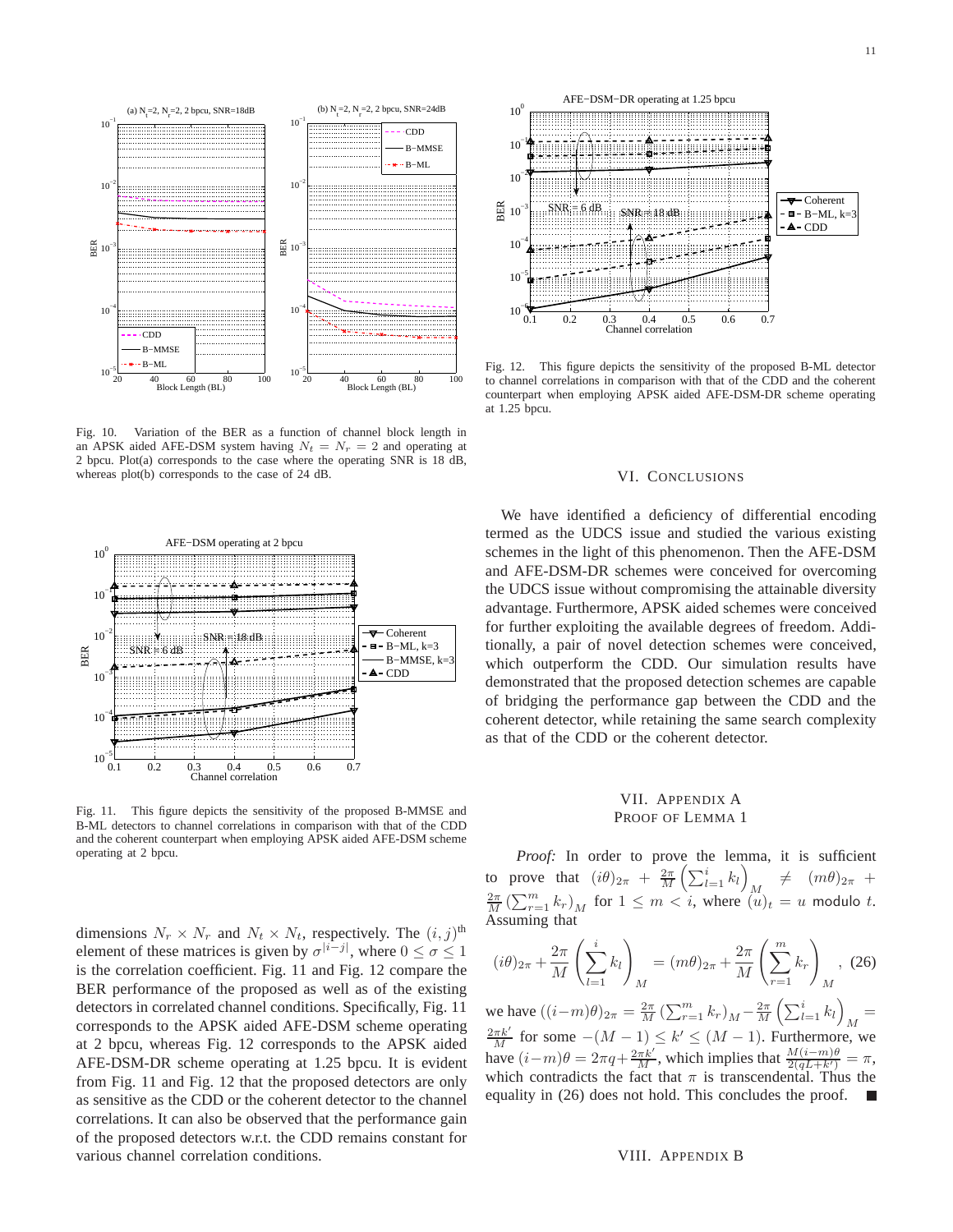#### PROOF OF PROPOSITION 1

*Proof:* The differential input constellation at the  $i<sup>th</sup>$  transmission block is given by

$$
S_i = \underbrace{S \times S \times \cdots \times S}_{i \text{ times}} = (D \times A) \times (D \times A) \times \cdots \times (D \times A),
$$
  
\n
$$
= D \times (A \times A \times \cdots \times A) \equiv e^{j\frac{2\pi}{M}k'} \{ \mathbf{M}^{\sum_{i=1}^{i} q_i} \}_{0 \leq \{q_i\}_{i=1}^{i} \leq n-1}
$$

, (28)

where  $0 \leq k' \leq M - 1$ . Considering the worst case<sup>6</sup> of  $q_l = n - 1$  for  $1 \leq l \leq i$  and letting  $i(n - 1) = qn + r$ , so that  $0 \le r \le n - 1$ , we have  $S_i \equiv e^{j\frac{2\pi}{M}k^{i}} \{ \mathbf{M}^{i(n-1)} \} \equiv$  $e^{j\frac{2\pi}{M}k'}\{\overline{\mathbf{M}}^{qn+r}\}\ \equiv\ e^{j\frac{2\pi}{M}k'}e^{jqu_1}\{\mathbf{M}^r\}_{0\leq r\leq n-1}$ , where we have exploited the fact that  $\mathbf{M}^n = e^{j\overline{u}_1} \overline{\mathbf{I}}_n$ . Since  $e^{j\overline{u}_1}$  is transcendental, it follows from Lemma 1 that the set  $S_i$  grows by  $qM$  symbols over i transmission blocks. This concludes the proof.

# IX. APPENDIX C PROOF OF PROPOSITION 2

*Proof:* We have  $S \times S = (\mathcal{D} \times \mathcal{A}) \times (\mathcal{D} \times \mathcal{A}) = \mathcal{D} \times$  $(\mathcal{A} \times \mathcal{A}) \equiv e^{j\frac{2\pi}{M}k'}(\mathbf{M}^{q_1}\mathbf{M}^{q_2}) = e^{j\frac{2\pi}{M}k'}\mathbf{M}^{q_1+q_2}$ , where  $0 \leq$  $q_1, q_2 \leq (n-1)$  and  $0 \leq k' < M$ . Letting  $q_1 + q_2 = qn + r$ , so that  $0 \le r < M$ , we have  $S \times S = e^{j\frac{2\pi}{M}k^2} M^{q_1+q_2} =$  $e^{j\frac{2\pi}{M}k'}\mathbf{M}^{qn+r} = e^{j\frac{2\pi}{M}k'}\mathbf{M}^{qn}\mathbf{M}^{r} = e^{j\frac{2\pi}{M}k''}\mathbf{M}^{r} \in \mathcal{S}$ , where  $k'' = (k' + q)$ <sub>M</sub> and we have exploited the fact that  $M^{qn} =$  $e^{j2\pi q/M}$ **I**<sub>n</sub>. This concludes the proof.

## X. APPENDIX D PROOF OF PROPOSITION 3

*Proof:* Considering

$$
S \times S = (\mathcal{D} \times \mathcal{A}) \times (\mathcal{D} \times \mathcal{A}) = \mathbf{D}_1 \mathbf{N}'^{q_1} \mathbf{D}_2 \mathbf{N}'^{q_2}, \quad (29)
$$

where  $D_1, D_2 \in \mathcal{D}$  (8),  $N'^{q_1}, N'^{q_2} \in \mathcal{A}$  (9) and  $0 \leq q_1, q_2 <$ h. It can be readily seen that  $N'^{q_1}D_2 = D_2^{(q_1)}N'^{q_1}$ , where  $\mathbf{D}_2^{(q_1)} \in \mathcal{D}$  is a block diagonal matrix, whose elements are the same as those of  $D_2$ , except that they are circularly shifted by  $q_1$  blocks down along the diagonal. Thus, from (29) we have  $S \times S = D_1 D_2^{(q_1)} N'^{q_1} N'^{q_2} = D' N'^{q_1+q_2} = D'(N \otimes I_g)$ . Letting  $q_1 + q_2 = q h +$ r such that  $0 \le r < h$ , we have  $S \times S = \mathbf{D}'(\mathbf{N}^{qh+r} \otimes \mathbf{I}_g) = \mathbf{D}'(\mathbf{N}^{qh}\mathbf{N}^r \otimes \mathbf{I}_g) = \mathbf{D}'e^{j2\pi q/M}(\mathbf{N}^r \otimes \mathbf{I}_g) \in S$ , where we have exploited the fact that  $N^{qh} = e^{j2\pi q/M} I_h$ ,  $D' e^{j2\pi q/M} \in$  $\mathcal{D}$  and  $(\mathbf{N}^r \otimes \mathbf{I}_q) \in \mathcal{A}$ . This concludes the proof.

#### XI. APPENDIX E - PROOF OF PROPOSITION 4

*Proof:* The 
$$
\Upsilon
$$
 in (14) can be equivalently written as  
\n
$$
\Upsilon = \sum_{j=i-k}^{i} \text{Tr} \left[ \left( \mathbf{Y}_j - \mathbf{Z} \bar{\mathbf{S}}_j^{i-k+1} \right) \left( \mathbf{Y}_j - \mathbf{Z} \bar{\mathbf{S}}_j^{i-k+1} \right)^H \right] =
$$
\n
$$
\sum_{j=i-k}^{i} \text{Tr} \left( \mathbf{Y}_j \mathbf{Y}_j^H \right) + \text{Tr} \left( \mathbf{Z} \bar{\mathbf{S}}_j^{i-k+1} \bar{\mathbf{S}}_j^{i-k+1} \right)^H \mathbf{Z}^H
$$
\n
$$
\text{Tr} \left( \mathbf{Y}_j \bar{\mathbf{S}}_j^{i-k+1} \mathbf{Z}^H \right) - \text{Tr} \left( \mathbf{Z} \bar{\mathbf{S}}_j^{i-k+1} \mathbf{Y}_j^H \right).
$$

By employing the results of [51], we have  $\frac{\partial \Upsilon}{\partial \mathbf{Z}} \quad = \quad \sum_{j=i-k}^{\bar{i}} \mathbf{Z} \bar{\mathbf{S}}_{j}^{i-k+1} \bar{\mathbf{S}}_{j}^{i-k+1} \quad - \quad \mathbf{Y}_{j} \bar{\mathbf{S}}_{j}^{i-k+1} \quad .$ Changing the variable from  $j \rightarrow (i - l)$ , we have

 $^6$ Here, by worst case we mean a set of transmission blocks that results in maximum number of distinct differential constellation points.

![](_page_11_Figure_15.jpeg)

#### **REFERENCES**

- [1] I. E. Telatar "Capacity of multi-antenna Gaussian channels," *Eur. Trans. Telecommun.*, vol. 10, no. 6, pp. 585-595, Dec. 1999.
- [2] P. Wolniansky, G. Foschini, G. Golden and R. Valenzuela, "V-BLAST: an architecture for realizing very high data rates over the rich-scattering wireless channel," *in Proc. International Symp. Signals, Syst., Electron.*, Pisa, Italy, Sep. 1998, pp. 295-300.
- [3] D. Feng, C. Jiang, G. Lim, L. J. Cimini, G. Feng and G. Y. Li, "A survey of energy-efficient wireless communications," *IEEE Commun. Surveys & Tutorials*, vol. 15, no. 1, pp. 167-178, First Quarter 2013.
- [4] G. Y. Li et al., "Energy-efficient wireless communications: tutorial, survey, and open issues," *IEEE Wireless Commun.*, vol. 18, no. 6, pp. 28-35, December 2011.
- [5] R. Mesleh, H. Haas, C. Ahn and S. Yun "Spatial modulation a new low complexity spectral efficiency enhancing technique," *in Proc. First International Conf. Commun. Netw., Beijing, China.*, Oct. 2006, pp. 1-5.
- [6] R. Mesleh, H. Haas, S. Sinanovic, C. Ahn and S. Yun "Spatial modulation," *IEEE Trans. Veh. Technol.*, vol. 57, no. 4, pp. 2228-2242, July 2008.
- [7] M. Di Renzo, H. Haas and P. M. Grant, "Spatial modulation for multipleantenna wireless systems - A Survey," *IEEE Commun. Magazine*, vol. 49, no. 12, pp. 182-191, Dec. 2011.
- [8] M. Di Renzo, H. Haas, A. Ghrayeb, S. Sugiura, L. Hanzo, "Spatial modulation for generalized MIMO: Challenges, opportunities, and implementation," *Proc. of the IEEE* , vol. 102, no. 1, pp. 56-103, Jan. 2014
- [9] J. Jeganathan, A. Ghrayeb and L. Szczecinski, "Spatial modulation: optimal detection and performance analysis," *IEEE Commun. Lett.*, vol. 12, no. 8, pp. 545-547, Aug. 2008.
- [10] S. Sugiura, C. Xu, S. X. Ng and L. Hanzo, "Reduced-complexity coherent versus non-coherent QAM-aided space-time shift keying, *IEEE Trans. Commun.*, vol. 59, no. 11, pp. 3090-3101, Nov. 2011.
- [11] J. Wang, S. Jia and J. Song, "Signal vector based detection scheme for spatial modulation," *IEEE Commun. Lett.*, vol. 16, no. 1, pp. 19-21, Jan. 2012.
- [12] Q. Tang, Y. Xiao, P. Yang, Q. Yu and S. Li, "A new low-complexity near-ML detection algorithm for spatial modulation," *IEEE Wireless Comm. Lett.*, vol. 2, no. 1, pp. 90-93, Feb. 2013.
- [13] R. Rajashekar, K.V.S. Hari, L. Hanzo, "Reduced-complexity ML detection and capacity-optimized training for spatial modulation systems," *IEEE Trans. Commun.*, vol. 62, no. 1, pp. 112-125, Jan. 2014
- [14] A. Stavridis, S. Sinanovic, M. Di Renzo, H. Haas and P. Grant, "An energy saving base station employing spatial modulation," *2012 IEEE 17th International Workshop on Computer Aided Modeling and Design of Communication Links and Networks (CAMAD)*, Barcelona, 2012, pp. 231-235.
- [15] A. Stavridis, S. Sinanovic, M. Di Renzo and H. Haas, "Energy evaluation of spatial modulation at a multi-antenna base station," *2013 IEEE 78th Vehicular Technology Conference (VTC Fall)*, Las Vegas, NV, 2013, pp. 1-5.
- [16] E. Basar, U. Aygolu, E. Panayirci and H. V. Poor, "Space-time block coding for spatial modulation," *IEEE Trans. Commun.*, vol. 59, no. 3, pp. 823-832, Mar. 2011.
- [17] M. Di Renzo and H. Haas, "Transmit-diversity for spatial modulation (SM): Towards the design of high-rate spatially-modulated space-time block codes," *in Proc. IEEE Int. Conf. Commun.*, June 2011.
- [18] R. Rajashekar and K.V.S. Hari, "Modulation diversity for spatial modulation using complex interleaved orthogonal design," *in Proc. IEEE TENCON 2012*, Nov. 2012, pp. 1-6.
- [19] X. Li and L. Wang, "High rate space-time block coded spatial modulation with cyclic structure," *IEEE Commun. Lett.*, vol. 18, no. 4, pp. 532-535, Apr. 2014
- [20] A. G. Helmy, M. Di Renzo and N. Al-Dhahir, "Enhanced-reliability cyclic generalized spatial-and-temporal modulation," *IEEE Commun. Lett.*, vol. 20, no. 12, pp. 2374-2377, Dec. 2016.
- [21] P. Yang, Y. Xiao, Y. Yu and S. Li, "Adaptive spatial modulation for wireless MIMO transmission systems," *IEEE Commun. Lett.*, vol. 15, no. 6, pp. 602-604, June 2011.
- [22] P. Yang, Y. Xiao, L. Li, Q. Tang, Y. Yu and S. Li, "Link adaptation for spatial modulation with limited feedback," *IEEE Trans. Veh. Technol.*, vol. 61, no. 8, pp. 3808-3813, Oct. 2012.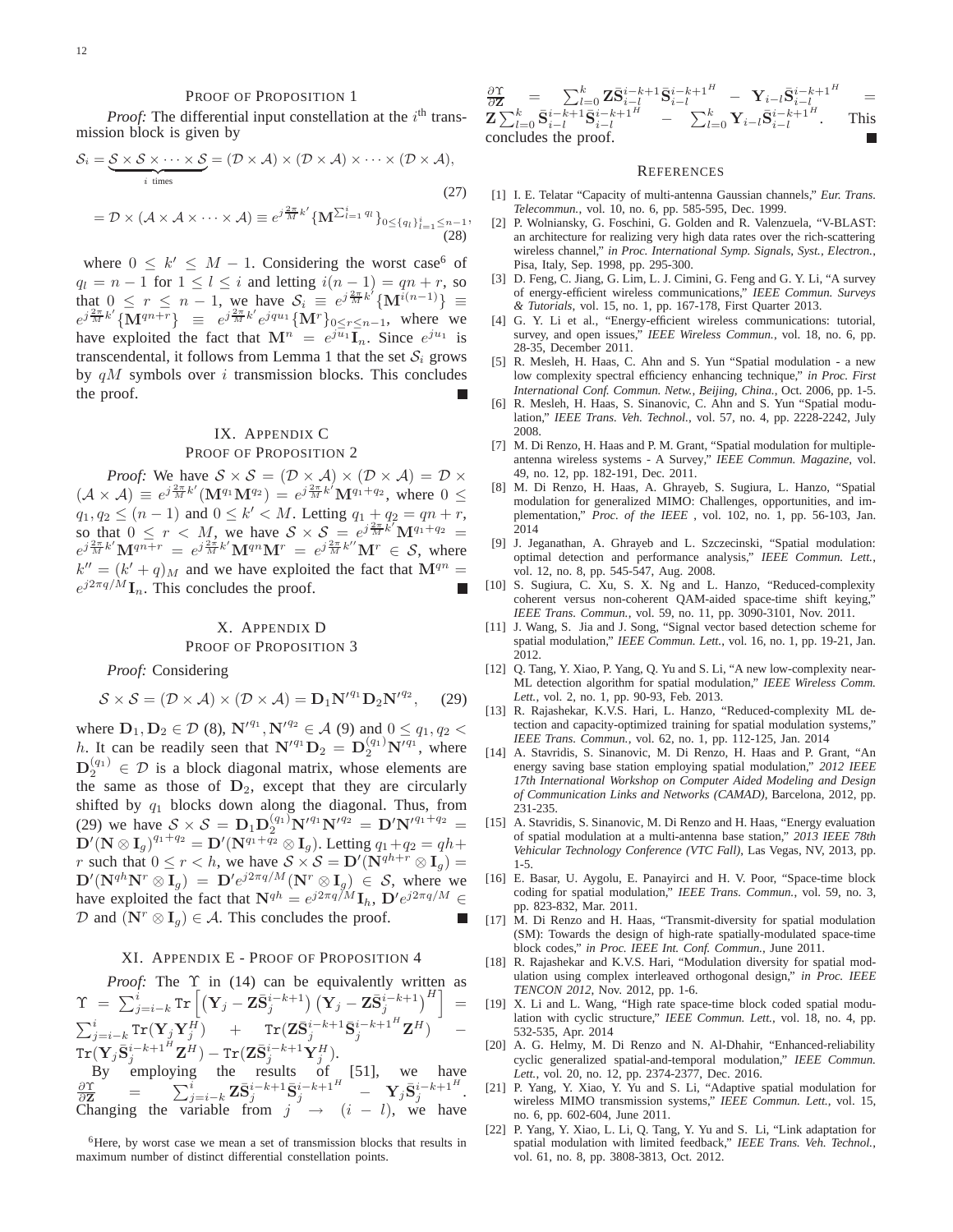- [23] R. Rajashekar, K.V.S. Hari and L. Hanzo, "Antenna selection in spatial modulation systems," *IEEE Commun. Lett.*, vol. 17, no. 3, pp. 521-524, Mar. 2013.
- [24] R. Rajashekar, K.V.S. Hari and L. Hanzo, "Quantifying the transmit diversity order of Euclidean distance based antenna selection in spatial modulation," *IEEE Signal Proc. Lett.*, vol. 22, no. 9, pp. 1434-1437, Sept. 2015.
- [25] J. Zheng and J. Chen, "Further complexity reduction for antenna selection in spatial modulation systems," *IEEE Commun. Lett.*, vol. 19, no. 6, pp. 937-940, June 2015.
- [26] P. Yang, Y. Xiao, Y. L. Guan, S. Li and L. Hanzo, "Transmit antenna selection for multiple-input multiple-output spatial modulation systems," *IEEE Trans. on Commun.*, vol. 64, no. 5, pp. 2035-2048, May 2016.
- [27] B. Hassibi and B. M. Hochwald, "How much training is needed in multiple-antenna wireless links?," *IEEE. Trans. Inform. Theory*, vol. 49, no. 4, pp. 951-963, Apr. 2003.
- [28] B. L. Hughes, "Differential space-time modulation," *IEEE Trans. Inform. Theory*, vol. 46, no. 7, pp. 2567-2578, Nov. 2000.
- [29] B. M. Hochwald and W. Sweldens, "Differential unitary space-time modulation," *IEEE Trans. Commun.*, vol. 48, no. 12, pp. 2041-2052, Dec. 2000.
- [30] Y. Bian, X. Cheng, M. Wen, L. Yang, H.V. Poor, and B. Jiao, "Differential spatial modulation," *IEEE Trans. Veh. Technol.*, vol. 64, no. 7, pp. 3262-3268, July 2015.
- [31] N. Ishikawa and S. Sugiura, "Unified differential spatial modulation," *IEEE Wireless Commun. Lett.*, vol. 3, no. 4, pp. 337-340, Aug. 2014.
- [32] W. Zhang, Q. Yin, and H. Deng, "Differential full diversity spatial modulation and its performance analysis with two transmit antennas," *IEEE Commun. Lett.*, vol. 19, no. 4, pp. 677-680, April 2015.
- [33] R. Rajashekar, N. Ishikawa, S. Sugiura, K.V.S. Hari, and L. Hanzo, "Full-diversity dispersion matrices from algebraic field extensions for differential spatial modulation," *IEEE Trans. Veh. Technol.* vol. 66, no. 1, pp. 385-394, Jan. 2017.
- [34] P. A. Martin, "Differential spatial modulation for APSK in time-varying fading channels," *IEEE Commun. Lett.*, vol. 19, no. 7, pp. 1261-1264, July. 2015
- [35] J. Liu, L. Dan, P. Yang, L. Xiao, F. Yu, and Y. Xiao, "High-rate APSKaided differential spatial modulation: Design method and performance analysis," *IEEE Commun. Lett.*, vol. 21, no. 1, pp. 168-171, Jan. 2017.
- [36] M. Wen, X. Cheng, Y. Bian, and H. V. Poor, "A low-complexity near-ML differential spatial modulation detector," *IEEE Signal Proc. Lett.*, vol. 22, no. 11, pp. 1834-1838, Nov. 2015.
- [37] J. Li, M. Wen, X. Cheng, Y. Yan, S. Song and M. H. Lee, "Differential spatial modulation with Gray coded antenna activation order," *IEEE Commun. Lett.*, vol. 20, no. 6, pp. 1100-1103, June 2016.
- [38] M. Zhang, M. Wen, X. Cheng and L. Yang, "A dual-hop virtual MIMO architecture based on hybrid differential spatial modulation," *Trans. Wireless Commun.*, vol. 15, no. 9, pp. 6356-6370, Sept. 2016.
- [39] Fa-Long Luo, "Digital front-end in wireless communications and broadcasting: Circuits and signal processing," *Cambridge University Press*, 2011.
- [40] C. Xu, R. Rajashekar, N. Ishikawa, S. Sugiura and L. Hanzo, "Differential space-time block code: An index shift keying approach", under preparation.
- [41] C. Xu, S. X. Ng and L. Hanzo, "Multiple-symbol differential sphere detection and decision-feedback differential detection conceived for differential QAM," *IEEE Trans. Veh. Technol.*, vol. 65, no. 10, pp. 8345- 8360, Oct. 2016.
- [42] N. Jacobson, "Basic algebra I," 2nd ed., New York:W.H. Freeman, 1985.
- [43] B. A. Sethuraman and B. Sundar Rajan, "Full-diversity, high-rate spacetime block codes from division algebras," *IEEE Trans. Inform. Theory*, vol. 49, no. 10, pp. 2596-2616, Oct. 2003.
- [44] H. Men and M. Jin, "A low-complexity ML detection algorithm for spatial modulation systems with M PSK constellation," *IEEE Commun. Lett.*, vol. 18, no. 8, pp. 1375-1378, Aug. 2014.
- [45] S. M. Alamouti, "A simple transmit diversity technique for wireless communications," *IEEE J. Select. Areas Commun.*, vol. 16, no. 8, pp. 1451-1458, Oct. 1998.
- [46] E. G. Larsson and P. Stoica, "Space-time block coding for wireless communications," Cambridge University Press, 2003.
- [47] M. O. Damen, A. Tewfik, and J. C. Belfiore, "A construction of a spacetime code based on number theory," *IEEE Trans. Inform. Theory*, vol. 48, no. 3, pp. 753-760, Mar. 2002.
- [48] J. C. Belfiore, G. Rekaya, and E. Viterbo, "The Golden code: a 2x2 full-rate space-time code with non-vanishing determinants," *IEEE Trans. Inform. Theory*, vol. 51, no. 4, pp. 1432-1436, Apr. 2005.
- [49] S. Yang, J. C. Belifiore, G. Rekaya, and B. Othman, "Perfect space-time block codes for parallel MIMO channels," *in Proc. Int. Symp. Inform. Theory*, pp. 1949-1953, July 2006.
- [50] M. R. Bhatnagar, A. Hjorungnes, and L. Song, "Differential coding for non-orthogonal space-time block codes with non-unitary constellations over arbitrarily correlated Rayleigh channels," *IEEE Trans. Wireless Commun.*, vol. 8, pp. 3985-3995, August 2009.
- [51] A. Hjorungnes and D. Gesbert, "Complex-valued matrix differentiation: techniques and key results," *IEEE Trans. Signal Processing*, vol. 55, no. 6, pp. 2740-2746, June 2007.
- [52] G. H. Golub and C. F. Van Loan, "Matrix computations," *John Hopkins*, 3rd Edition, 1996.
- [53] J. Wang, S. Jia, and J. Song, "Generalised spatial modulation system with multiple active transmit antennas and low complexity detection scheme," *IEEE Trans. Wireless Commun.*, vol. 11, no. 4, pp. 1605-1615, Apr. 2012.

![](_page_12_Picture_31.jpeg)

**Rakshith Rajashekar** received the B.E. degree in electrical communication engineering from Visvesvaraya Technological University, Karnataka, India, in 2007. He received his Ph.D.from the Department of Electrical Communication Engineering, Indian Institute of Science (IISc), India, in 2014. He is presently working as a Research Fellow at the University of Southampton (UoS), UK. Before joining the UoS, he worked at Accord Software & Systems, Bangalore, India, as a Systems Engineer from 2007 to 2009, and as a Senior Scientist at Broadcom

Communications, Bangalore, India from 2014 to 2015. His research interests include antenna selection in MIMO systems, differential communication, millimeter wave communication with a focus on space-time signal processing and coding.

![](_page_12_Picture_34.jpeg)

**Chao Xu** (S'09-M'14) received a B.Eng. degree from Beijing University of Posts and Telecommunications, China, and a BSc(Eng) with First Class Honours from Queen Mary, University of London, UK, through a Sino-UK joint degree program in 2008, both in Telecommunications Enginneering with Management. He obtained a MSc degree with distinction in Radio Frequency Communication Systems and a Ph.D. degree in Wireless Communications from the University of Southampton, UK in 2009 and 2015, respectively. He is currently a post-

doctoral researcher working at Southampton Wireless Group, University of Southampton, UK. His research interests include reduced-complexity MIMO design, noncoherent detection, extrinsic-information-transfer-chart-aided turbo detection, and cooperative communications. He was awarded the Best M.Sc. Student in Broadband and Mobile Communication Networks by the IEEE Communications Society (United Kingdom and Republic of Ireland Chapter) in 2009. He also received 2012 Chinese Government Award for Outstanding Self-Financed Student Abroad.

![](_page_12_Picture_37.jpeg)

**Naoki Ishikawa** (S'13) was born in Kanagawa, Japan, in 1991. He received the B.E., M.E., and Ph.D. degrees from the Tokyo University of Agriculture and Technology, Tokyo, Japan, in 2014, 2015, and 2017, respectively. From June 2015 to September 2015, he was an academic visitor with the School of Electronics and Computer Science, University of Southampton, UK. From April 2016 to March 2017, he was a research fellow of the Japan Society for the Promotion of Science. From April 2017, he has been an assistant professor in the

Graduate School of Information Sciences, Hiroshima City University, Japan.

He received six domestic student awards, including the Telecom System Technology student Award (honorable mention) from Telecommunications Advancement Foundation of Japan in 2014, the Outstanding Paper Award for Young C&C Researchers from NEC Computer and Communications Foundation in 2014, the Young Researcher's Encouragement Award from the IEEE VTS Japan Chapter in 2014, and three honors from the Tokyo University of Agriculture and Technology.